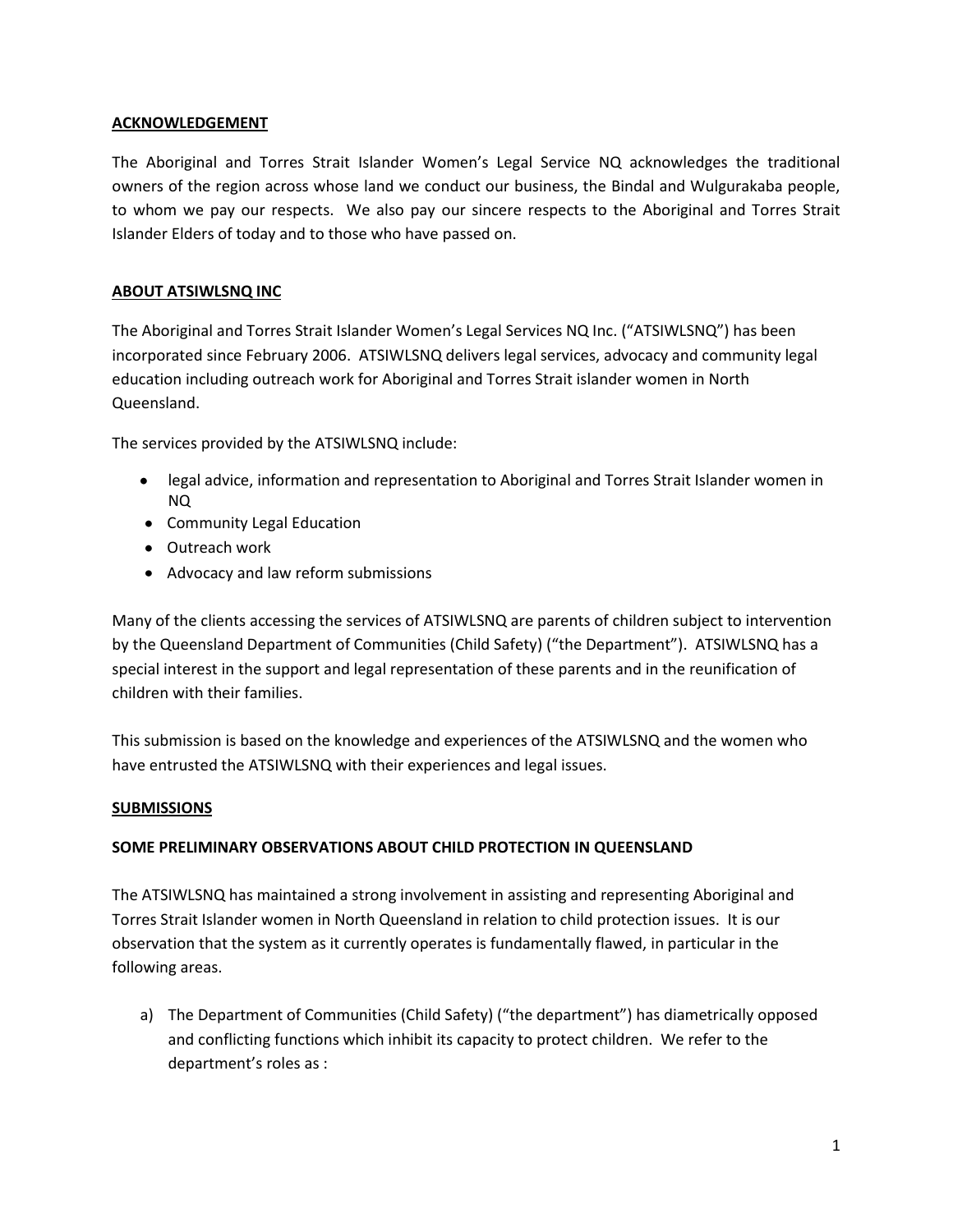- i. Prosecutor, in which it gathers evidence against parents to substantiate its legal cases for the removal of children believed to be at risk, often ignoring evidence which is inconsistent with its case;
- ii. Case manager, in which it is required to manage children's contact with their families and the children's needs "in the best interests of the child"; and
- iii. Facilitator of children's reunification with their families, including encouraging parents to do all things necessary to reduce "risks" and achieve reunification.
- b) The increasingly dire outcomes for Aboriginal and Torres Strait Islander children are a reflection of a department in which:
	- i. Cultural awareness is largely lacking (due to lack of training and the conflict with its own internal values); and
	- ii. Structurally has little capacity to respond to specific needs in culturally appropriate ways; and
	- iii. The only independent cultural oversight provided in the *Child Protection Act 1999* ("the Act"), namely the "Recognised Entity" (the "RE") lacks real independence from the department and lacks an effective system of evaluating its effectiveness in preventing the increasing removal of Aboriginal and Torres Strait Islander children and in overseeing the child placement principle.
- c) Due to the weight of evidence gathering carried out by the department and repeatedly presented to the parents in various form (affidavits; case plans; comments; letters), parents often feel overwhelmed. This can be a serious setback to the children's reunification with their family.
- d) The child protection system in Queensland, in its present form, is predominantly involved in gathering and recording and documenting evidence (primarily against parents), which may later be used at trial. This narrow focus renders it incapable of being proactive in its protection of children. It has the mechanisms to intervene in crises (much as a police force), but fails to protect children's needs before they become crises.

We would therefore like to endorse the recommendations of the National Framework for Protecting Australia's Children 2009-2020 in so far as it recognizes that :

"Australia needs to move from seeing 'protecting children' merely as a response to abuse and neglect to one of promoting the safety and wellbeing of children"

And further its emphasis on a 'public health' model which aims to reduce child abuse and neglect and that:

"..offers a different approach with a greater emphasis on assisting families early enough to prevent abuse and neglect occurring."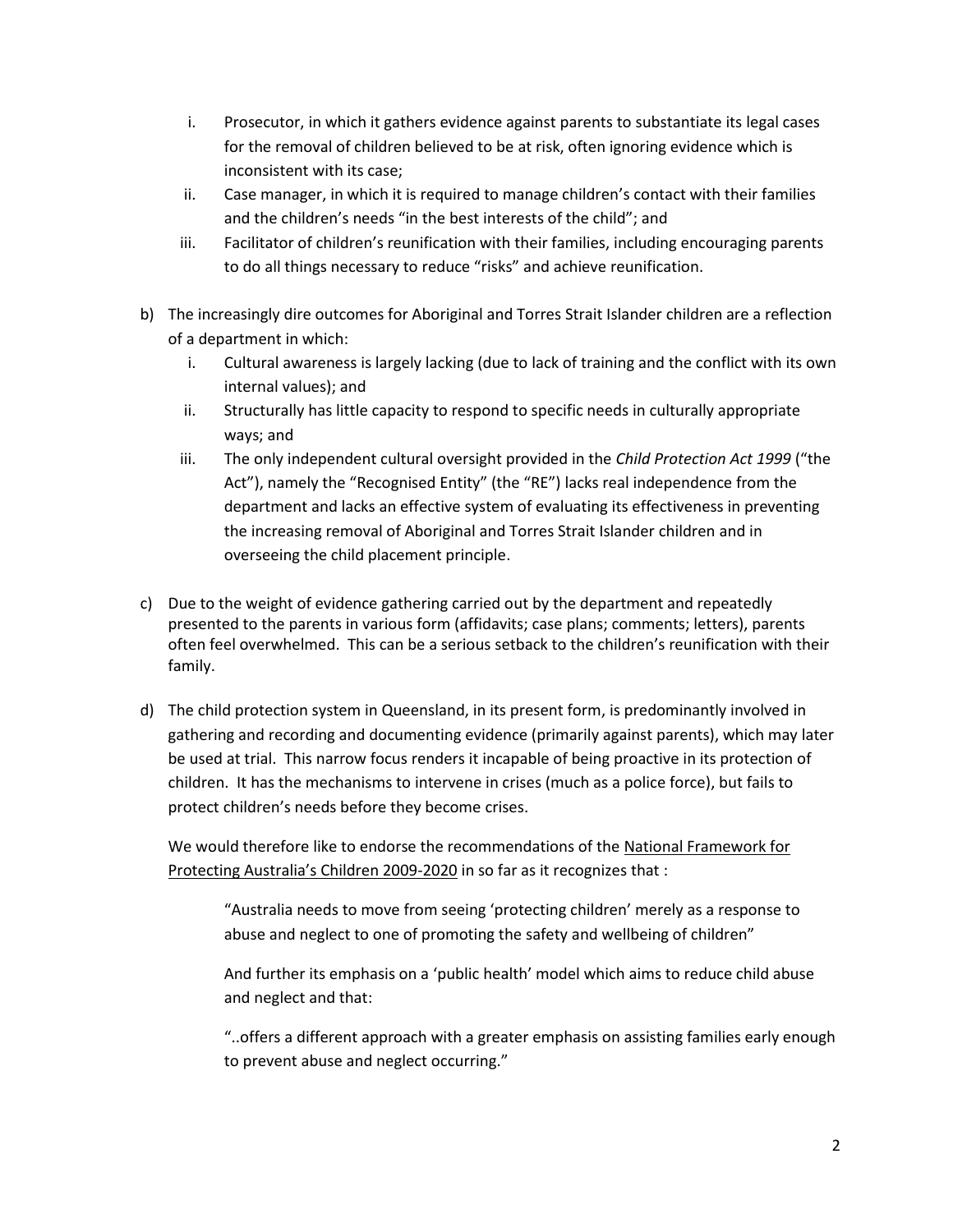## **TERMS OF REFERENCE**

This submission will address the following terms of reference:

- 1. Whether the current use of available resources across the child protection system is adequate and whether resources could be used more efficiently;
- 2. The current Queensland government response to children and families in the child protection system including the appropriateness of the level of, and support for, front line staffing; tertiary child protection interventions, case management, service standards, decision making frameworks and child protection court and tribunal processes; and
- 3. The transition of children through, and exiting the child protection system.

Recommendations contained in this submission will address the following:

a) reforms to Queensland's child protection system which the ATSIWLSNQ believes would achieve better outcomes to protect children and support families;

b) strategies to reduce the over-representation of Aboriginal and Torres Strait Islander children at all stages of the child protection system, particularly out-of-home care.

## **1. USE OF RESOURCES ACROSS THE CHILD PROTECTION SYSTEM**

We consider the department's resources to be ineffectively utilized in the areas of prevention and early intervention and in the delivery of child protection services pursuant to the *Child Protection Act 1999* ("the Act")*.* Due to waste of resources and gaps in service delivery parents and families are left unsupported, resulting in delays to reunification after departmental intervention and ultimately harm to children and families in the long-term.

The damage to families and to children involves not only trauma to individuals but a real cost to the community *(National Child Protection Clearinghouse resource sheet, April 2011* sets out the estimated long term costs to the community). The following are some of the areas which, in our view, need to be addressed.

## **1.1 WASTED RESOURCES**

## **1.1.1 Knowledge, skill and experience:**

While we acknowledge the dedication, experience and skill of some departmental workers, it has been the unfortunate experience of many of our clients that there are departmental workers who lack the skill, experience, or cultural awareness to intervene in a way which effectively protects children from harm, maintains Aboriginal and Torres Strait Islander children's links with family and culture and reunites children in a timely way with their families.

Interventions lack a balanced approach, in terms of enabling children to maintain their family relationships. As a consequence of the misuse of resources, children are being kept out of home care for too long, being transitioned back to their families too slowly and ineffectively.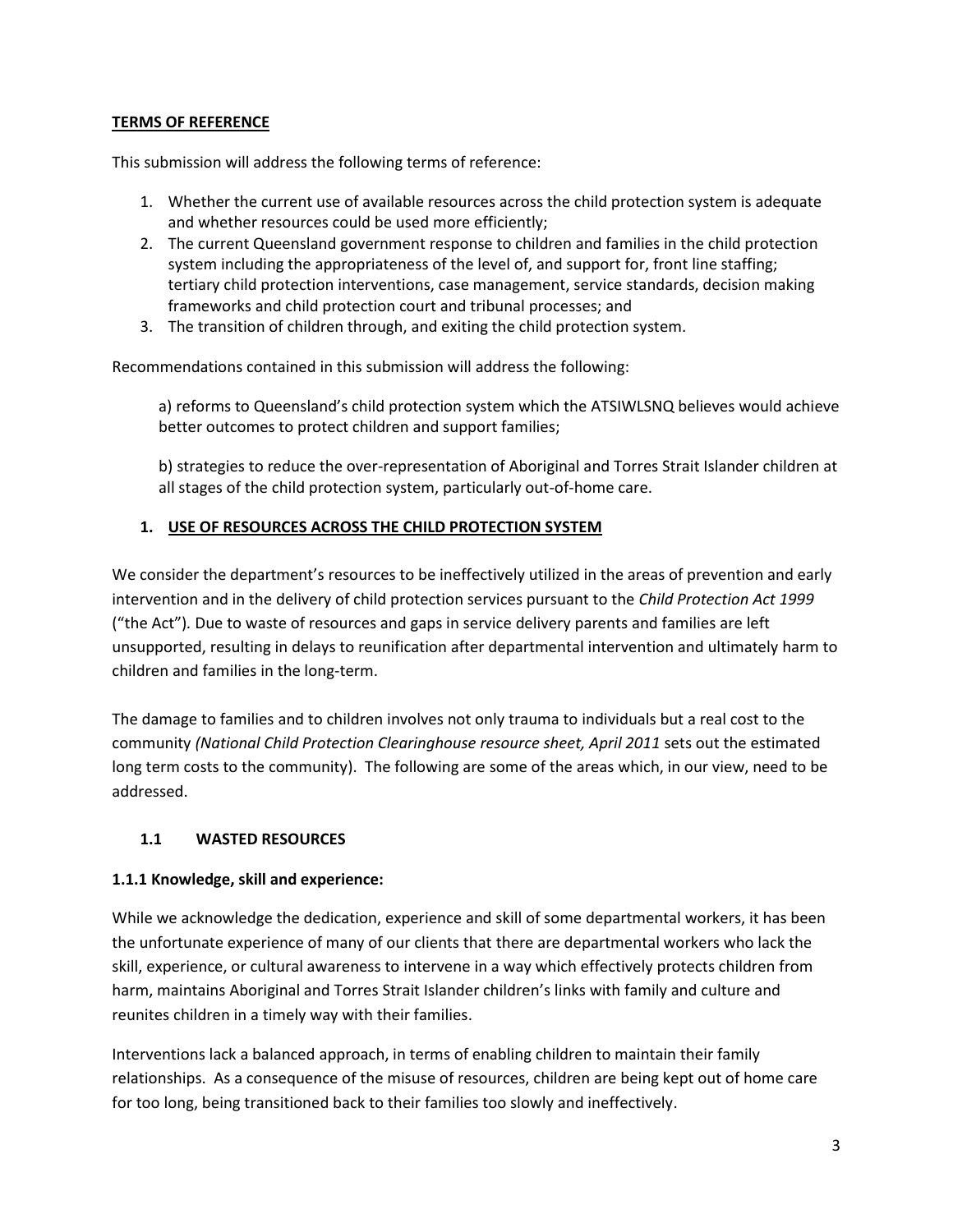The damage to children and their relationships with their families is compounded by delays beyond what is necessary for the children to return to their families safely. It is not merely that children are kept from their families for a longer period of time, but at some critical points of a child's development, delay may mean the complete loss of the family relationship. We refer particularly to babies and very young children as well as to adolescents.

An additional problem which causes delay and prolongs children's involvement in the child protection system, is what the AASW submission has referred to as the "de-professionalisation of the child protection workforce since 2004"<sup>1</sup>. We note that the AASW has criticised the diversification of the qualification base of child protection workers as being inconsistent with best practice and resulting in a high turnover (73% in the first 3 years of practice, compared with an annual turnover of 11% in the UK). We are not aware of any economic assessment of the cost of such a turnover, but would submit that 73% is indicative of significant wastage. The high turnover further suggests that professionalism is not being adequately supported and encouraged.

Our main concern, however, is the outcomes for children and their families. The high turnover of staff is frustrating for parents trying to maintain contact with their children and to undertake programs which will promote children being reunified with their families. The usual experience for parents is that they begin to work well with a worker, only to find that within a few months the worker has moved on or left and the parent starts over with a new worker, re-establishing a working relationship, discussing strategies (sometimes different to those suggested by the previous worker), and arranging contact with their children.

We have been informed, but we are unable to verify, that it is departmental policy for Caseworkers in child protection matters to be changed every 3 months. If this information is correct, it is difficult to imagine how the human and economic cost of constant change can be justified against whatever other objectives the department is attempting to achieve. The strategy would appear to be enormously wasteful as another worker familiarises her or himself with the family and starts the process "from scratch".

The department may regard the caseworker as irrelevant, given that there are case plans, but this ignores the human relationship, the level of trust (if any) which parents rely on and the knowledge which individual workers hold.

Given the history of trauma caused by early colonisation and removal of children under past colonial policies (the "stolen generations"), many Aboriginal and Torres Strait Islander people have little trust in government departments. Failure to reunify in a timely and effective manner compounds the mistrust which many people feel towards the department.

## **1.1.2 Child Rescue / bad parent:**

In addition to the burden on departmental resources of unskilled and inexperienced workers and frequent changes of workers, we have found an unhealthy culture of a "child rescue" "mentality among some departmental officers, in which the main strategy is removal of children from their families under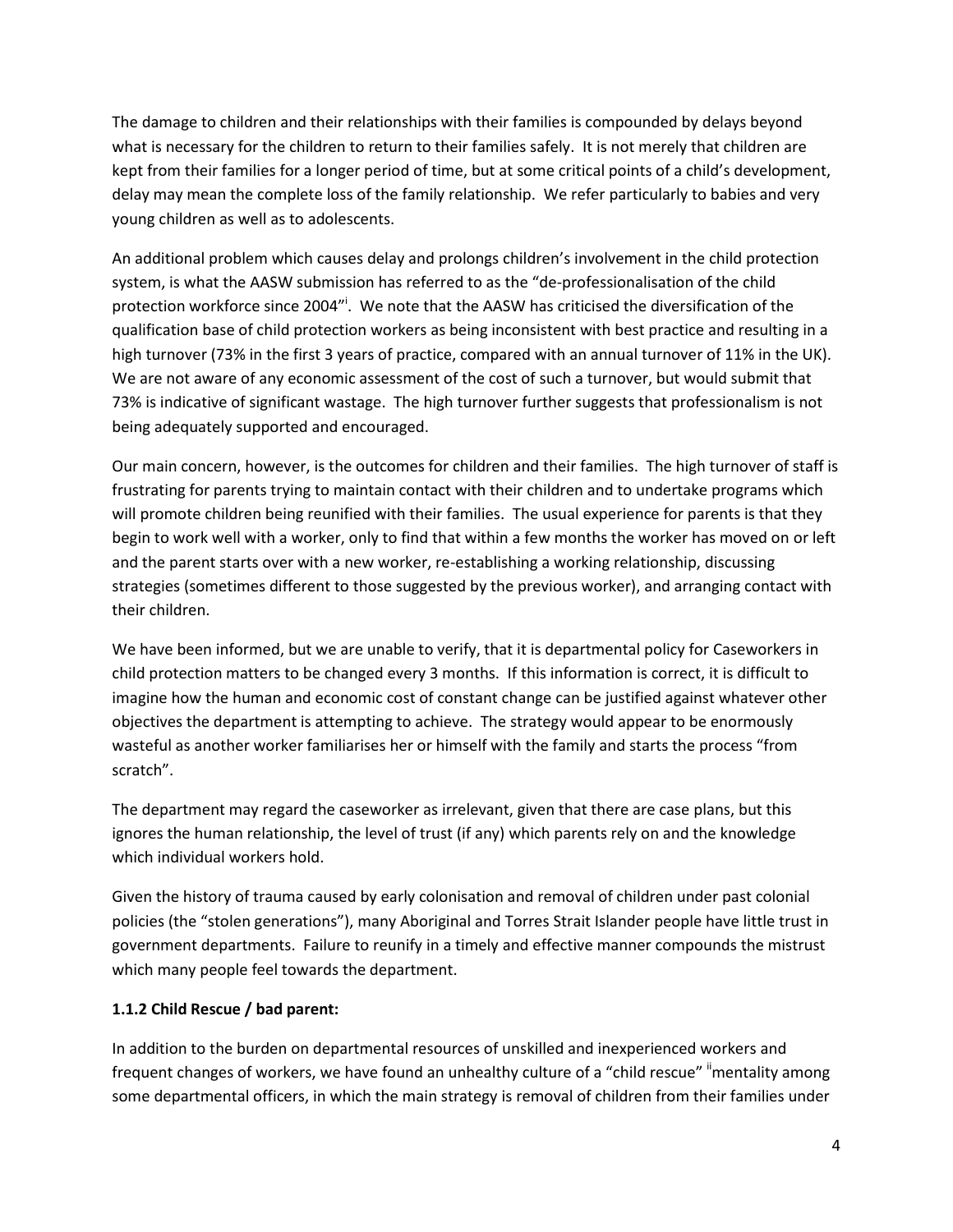the misguided belief that children are necessarily protected by removing them from their parents and/or family.

The corollary of the "child rescue" mentality is the belief in punishment of the "bad parent". Entrenched negative attitudes to parents and families is not helpful in terms of the "child's best interests" and often means that children are kept in out of home care longer than they would otherwise if the department were working effectively with parents.

We have had the experience, at the most extreme end of the "bad parent" ideology, of officers actually not disclosing significant evidence contrary to the departmental case and pursuing the long-term removal of children in the face of overwhelming evidence that such action was unjustified and that the children were being placed at risk by the department's actions.<sup>iii</sup> In that case, the children were returned to their home within 6 months of the department pursuing a long-term guardianship order for the children.

## **The cost of inexperience**

Lack of experience may impact on departmental workers' judgment and the actions which they take. Holding a qualification without experience may impact on the effectiveness of professional judgements. Inexperienced workers may be more susceptible to "child rescue" and "bad parent" attitudes, which are counter-productive to supporting parents and reunifying children.

## **1.1.3 Failure to understand legal process**

Many of the staff we have dealt with are inexperienced and/or recent graduates. Some do not understand that they are administering legislation (and therefore engaging in a legal process). As a result, departmental workers often provide what amounts to legal advice to parents (for example telling parents things about their legal position which may or (more often) may not be accurate).

Parents who do not have legal advice may not know that their actions can impact on their legal case, for example:

- a) They do not seek legal advice because they do not realise that the department is bound by legislation and this enables and limits their actions;
- b) Parents often do not know that they are entitled to legal advice;
- c) The department records their interactions with parents, and this may be used against the parents for as long as they are involved in the child protection process;
- d) The parents do not know that they may have other legal options than those which the departmental officers have informed them of.

We have included this in "wasted resources" since the department's initial failure to inform parents that it is a legal process often results in time-wasting, duplication of effort if and when solicitors do become involved, and inappropriate actions by parents due to their initial distress or long term despair and sense of disempowerment.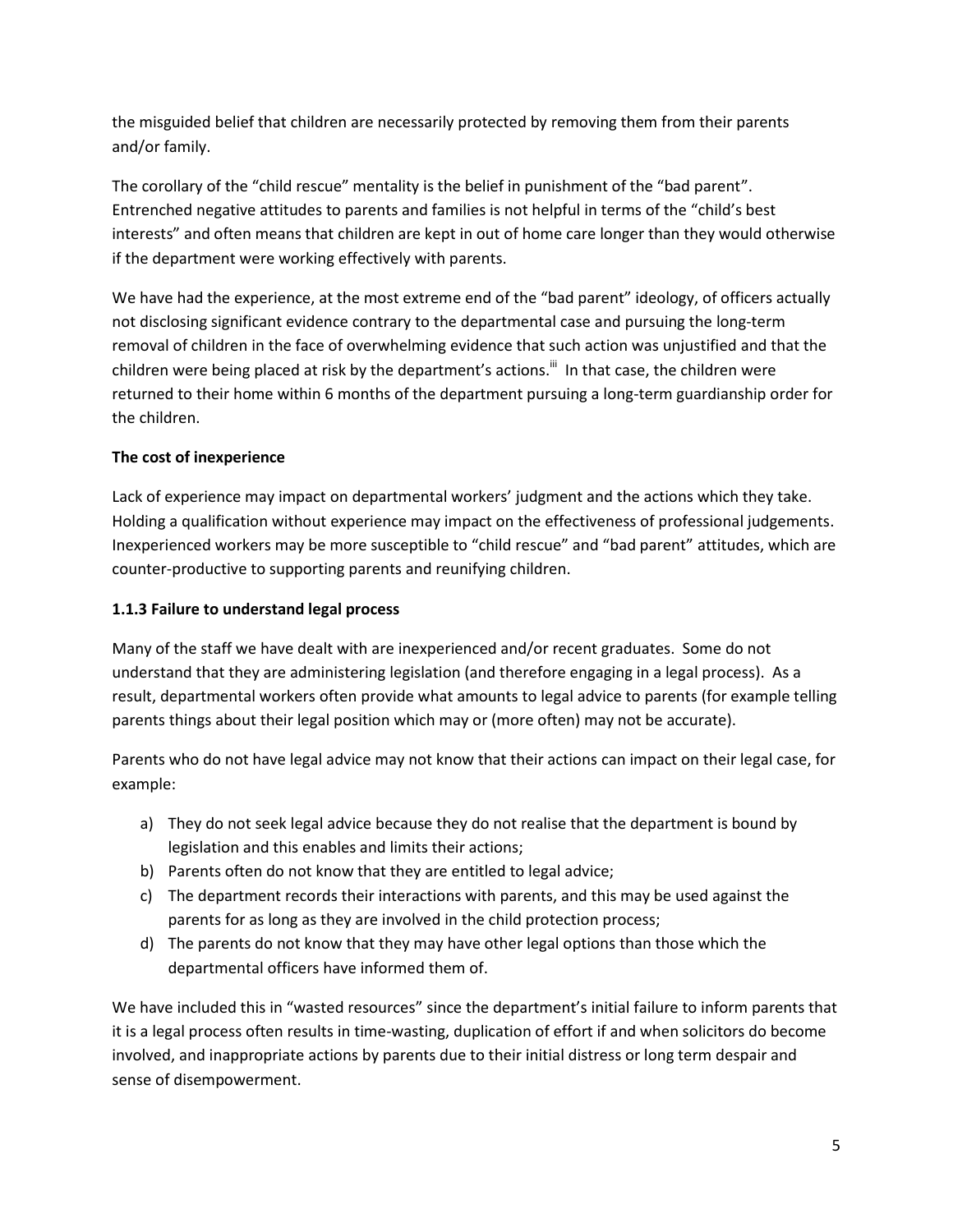*Recommendations :* 

- *1) The department should better assess the qualifications, and aim to recruit for skill and experience.*
- *2) There should be ongoing effective evaluation of workers, not based on the number of children that are removed but by the worker's demonstrated communication skills, ability to work with families, effective links with other supports in the community (including the parents' legal team if any), to link families with support services and to facilitate the reunification of children with their primary caregiver or family.*
- *3) Professional development should be encouraged to improve workers' skills, including compulsory cultural competence training.*

## **1.1.4 Departmental role unclear to department and to parents**

A fundamental flaw in the current system is the department's conflicting roles: prosecutorial and evidence gathering; managing children in its custody; and being responsible for facilitating the reunification of families. The conflict between different functions appears to cause confusion among departmental officers. Many departmental officers are proactive in gathering evidence *against* parents while at the same time they are responsible for linking parents and families with personal supports and deciding whether and how children should have contact with their families.

An outcome of combining these conflicting roles is inefficiency and delay within the system. The department expends a great deal of time and energy gathering evidence against parents. This inevitably means that parents' actions must be interpreted in the worst possible light as a possible "risk", where in any other context a particular situation may be viewed as not indicative of a "risk" to a child. For example, we have noticed the following types of situations:

- a) Parents' initial comments to departmental officers may be used against them, although the parents may be under the extremely stressful situation of having their child or their baby removed by strangers. Every negative comment by the parents from this point on become evidence of the parents' "aggression" or "unwillingness to work with the department" or "unwillingness to engage". (In the alternative situation, we have known parents who did not react emotionally and were deemed to be "emotionally detached").
- b) Parents' homes and family situations are scrutinised with an eye for evidence gathering. If the department does a home visit and the home is messy, or the shopping day is the next day, this may be interpreted in the worst possible light as evidence of the parents' negligence and chaotic lives (posing a "risk" to their children).
- **c)** Observations of the parents' homes and lives are inevitably interpreted in terms of presenting evidence of "risks". For example, a worker visiting the home of a woman who formerly had a history of excessive drinking observed that a beer can was sitting on the kitchen table. The worker made no enquiries about this but used it in affidavit as evidence that the woman was untruthful and a "risk". The departmental worker who swore the affidavit failed to make any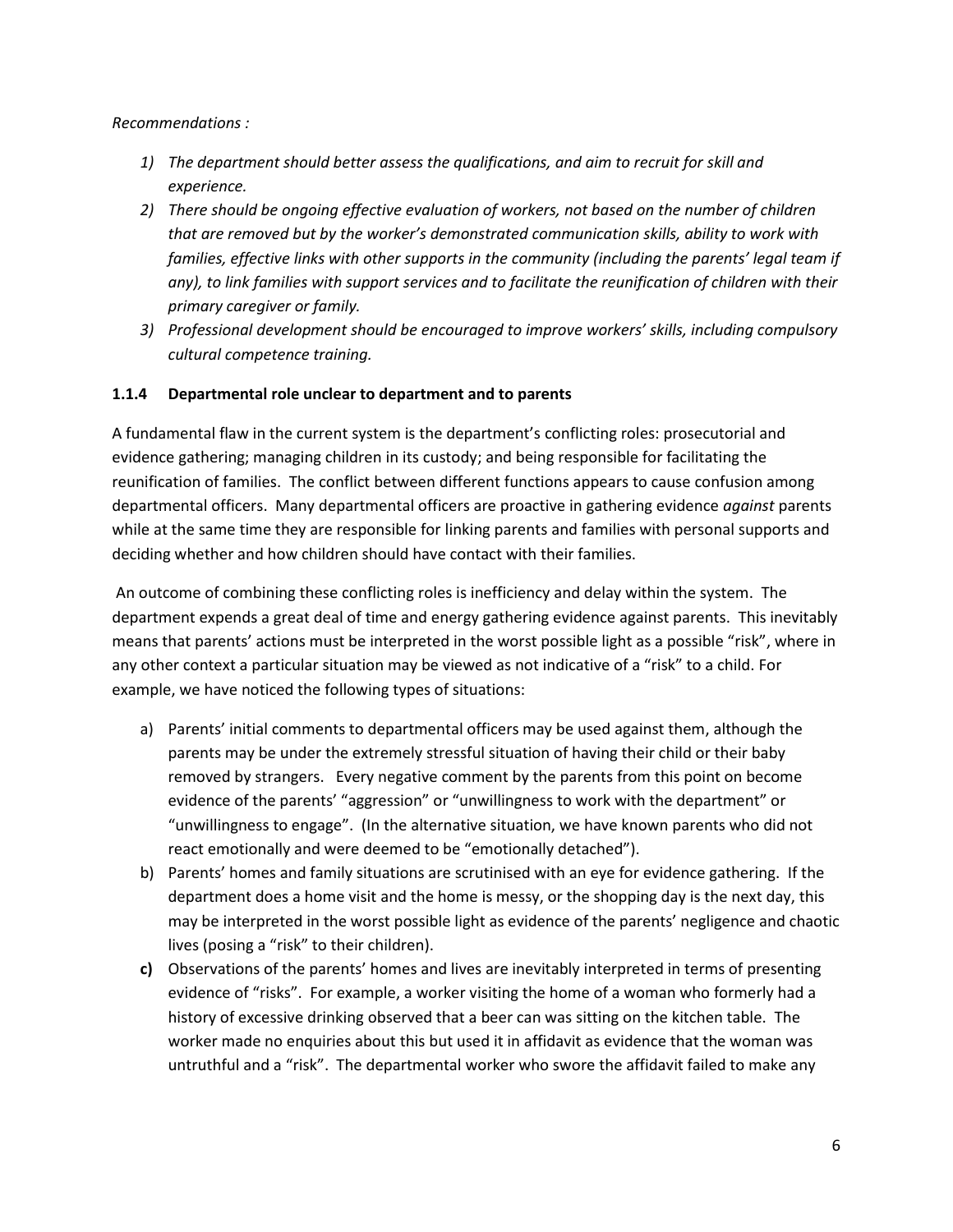enquiry about the evidence. She also failed to mention that the single beer can belonged to a guest who was sitting at the kitchen table at the time of the visit.

The prosecutorial role of the department, and its evidence-gathering function, inevitably undermines its capacity to support parents to achieve reunification, thus causing delays in achieving the goals envisaged by the Act. It is also a significant obstacle to parents trusting or working with departmental officers (which again causes inevitable delays).

## *Recommendation:*

*That the department clarify its role legislatively and structurally. Ideally the department should not be involved in evidence gathering against parents as this undermines their other roles.*

# **1.1.5 Lack of unified child protection legislation or process for transferring child protection orders between States**

Child protection orders made in other states often pose a problem for parents and children transferred to Queensland and result in delays and waste of resources. We cite the following example:

Children were transferred from interstate to kin in Townsville, where a child protection order was made in another State. The mother began to reside in Townsville where the children were. The department (Queensland) had no jurisdiction. The interstate child protection agency flew workers into Townsville each fortnight to supervise the mother's visit with the children.

# *Recommendation:*

*That the department develop more streamlined transfer procedures for children subject to Child Protection Orders interstate being transferred to Queensland.*

# **1.2 GAPS**

Notwithstanding the problem with Queensland's model of child protection, which we believe to be fundamentally flawed, some of the immediate gaps we have observed in the system are set out as follows.

## **1.2.1 Availability of preventive and early intervention resources in the community**

We regard the early availability of resources to assist families, and to identify children in need of further supports and to provide supports to primary caregivers, as paramount to protecting children more effectively.

We have noticed the following gaps:

a) **Lack of support for families** (including after-hours support) for families in need, where there is a problem which has not reached a critical point (ie not a case which requires police or immediate departmental intervention). Families are left unsupported where a family member (or another person) has acted proactively to remove children from a potentially risky situation or parent.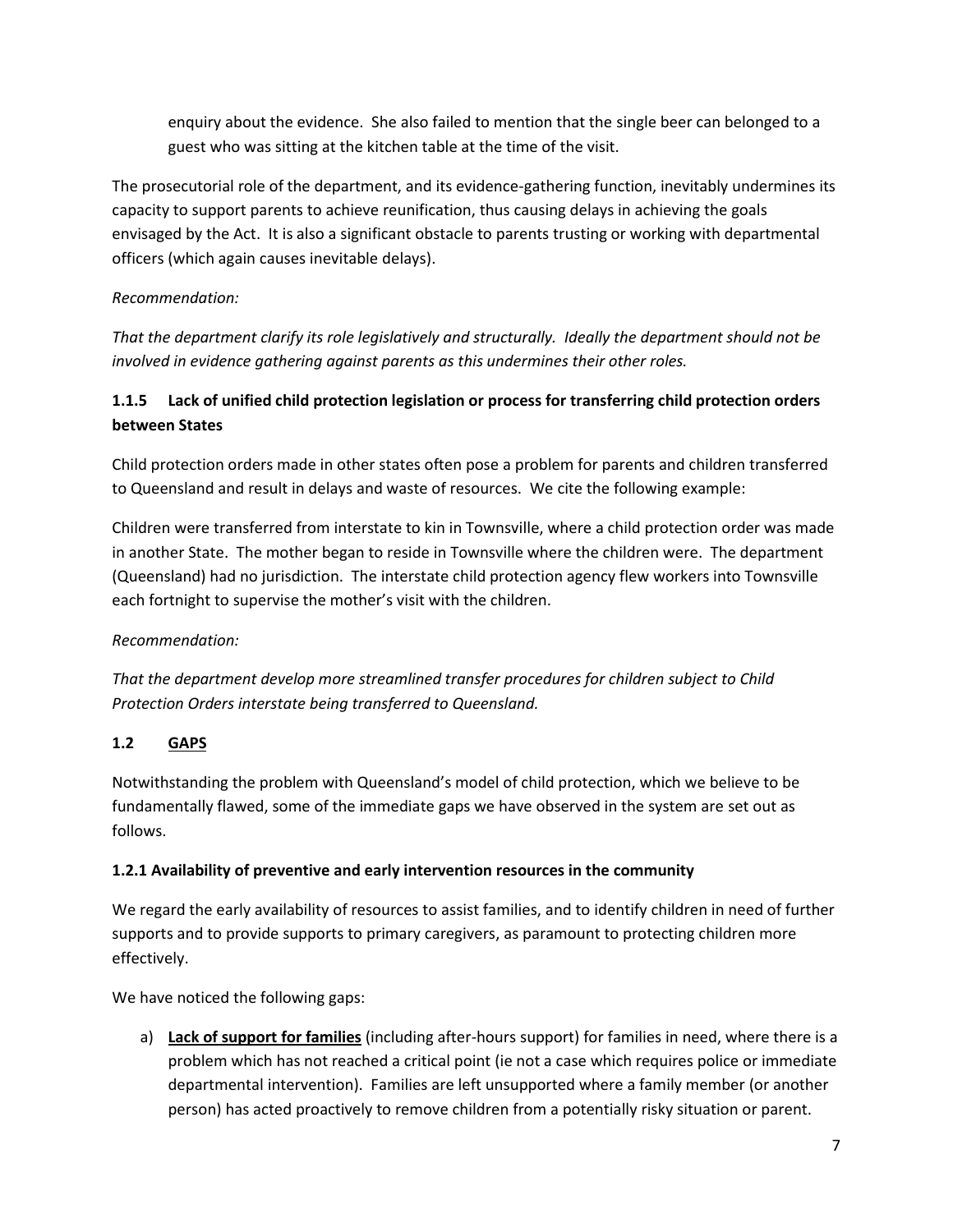Often the department's assessment is that the situation does not require any departmental support because a family member is protecting the children. This may leave family members unsupported financially and emotionally while also exposed to an unstable family member who is disgruntled about being told he or she cannot parent safely. We are aware of situations which have continued for 12 months or more, where the children are not deemed to be at risk because a family member, and not the department, has been proactive. The only solution for the family members may be to "stop helping" in order to force the department to become involved in assisting the parent with "at risk" behaviours.

- b) We endorse the comments of the submission made by "Powering Families" in so far as there is a **lack of independent services for families and parents** (in the community) in which they can trust if they seek help or early intervention.<sup>iv</sup> Hence, parents are afraid to seek help for fear of being branded as 'unfit parents' and having their children removed. (The alternative would be for parents to feel that they could be acknowledged as acting responsibly where they recognise that they have a problem and seek help).
- c) **Some key service providers require a referral from the Court or Child Protection services**. For example, the QIADP program (Queensland Indigenous Alcohol Diversion Program) offers a very significant level of support, including in-house accommodation, to people wanting to address drug or alcohol addiction, but it is only accessible by referral from the department or the court.

### *Recommendations:*

- *1) That the department improve the availability and responsiveness of its after-hours service for child protection services, and ensure it is available to people in regional and remote areas of the State (e.g. flexible shifts for evening, night, public holiday times and at times when crises are most likely to occur).*
- *2) That family members who have taken responsibility for the children of family members with "at risk behaviours" be eligible for a proper assessment and support (e.g. economic, respite, and other support) to ensure that children's placements can be properly supported and protected.*
- *3) That an assessment of existing family support services be undertaken as soon as possible and that early intervention services (not requiring involvement of the department) be funded in accordance with assessed need, and be accessible to families living in regional and remote areas.*
- *4) That key services, particularly in the areas of drug and alcohol intervention, have their service delivery extended to parents who self-refer or who are referred by a legal service or a community support service.*

## **1.2.2 Failure to refer parents to legal advice**

Very few departmental officers, if any, inform parents that they are engaging in a legal process. We disagree with the comments made by Ms Nicola Jeffers, acting Regional Executive Director of the Department of Communities (Child Safety) who at the Commission of Inquiry hearing in Townsville on 26 September 2012, who, while not admitting to the department's practices, implied that she was confident that departmental staff advise parents of their right to legal advice<sup>v</sup>.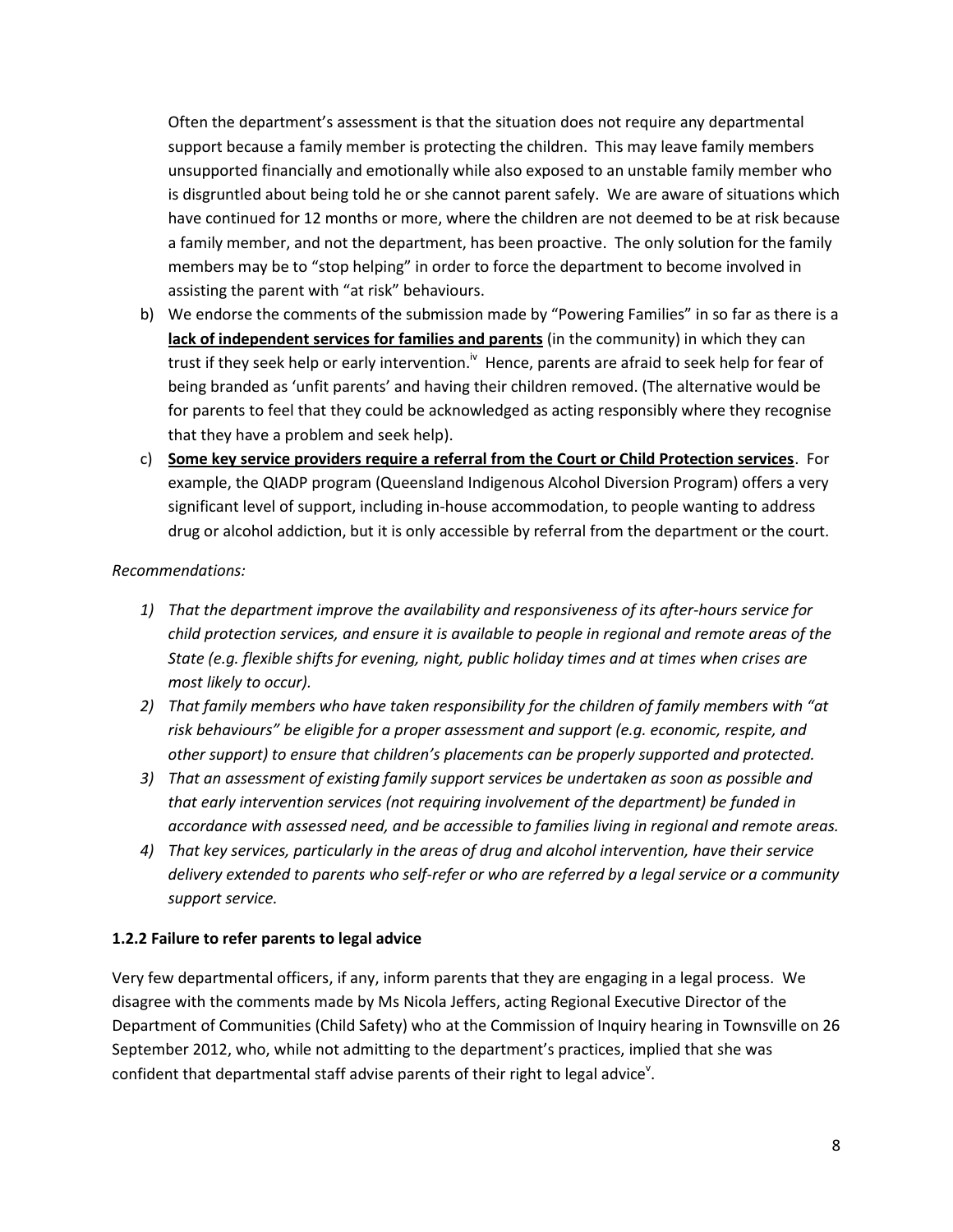It has been our experience that departmental officers almost never tell parents that they are engaging in a legal process and that they do not as a rule inform parents that they have a right to seek independent legal advice. Fewer still take the further step of referring parents to a solicitor or a legal service. (We have had occasional referrals to our service with the assistance of more experienced departmental staff, but this is still quite rare in our experience.)

There is no process by which departmental officers can demonstrate that they have made parents aware of their right to seek legal advice or that the department is acting under a legal process or that the department may use any and all evidence (including verbal) against them, or that departmental staff have actually assisted parents to access a solicitor or a free legal service.

## *Recommendation:*

- *1) That departmental officers be required to inform parents of their right to legal advice before proceeding with an interview or taking any other action.*
- *2) That departmental officers be required to provide parents with verbal and written information that departmental intervention is a legal process, that things that they say and observations that the department makes may be used against them in a court.*
- *3) That departmental officers are required to assist parents to obtain initial legal advice from a community legal service, Legal Aid Queensland, the Aboriginal & Torres Strait Islander Legal Service or the Qld Indigenous Family Violence Service in their area.*
- *4) That where a parent is an Aboriginal or Torres Strait Islander person that they be referred to a culturally appropriate service in the first instance. Where the parent is an Aboriginal or Torres Strait Islander woman that she be referred to an Aboriginal and Torres Strait Islander women's legal service.*
- *5) That legal aid guidelines be changed to ensure that parents involved in child protection matters are entitled to legal representation at all stages of their legal matter.*
- *6) That funding to Aboriginal and Torres Strait islander services be improved to ensure that every opportunity is afforded to families to stay together and that parents, and particularly women, have full access to justice and adequate assistance in relation to their child protection matters.*

# **1.2.3 Need for an independent Recognised Entity ("RE") with an appropriately skilled workforce**

One problem that has left many Aboriginal and Torres Strait Islander families in the Townsville region unprotected and more exposed to a higher level of departmental intervention than may have been necessary, is the lack of independence of the RE and the low level of skill, training and support given to some of the front line workers. This is intended as a criticism of the system, not of individual workers.

## *Lack of independence*

We understand that the RE is funded through the Department of Communities and that the department has access to the RE's files. This level of collaboration leads departmental staff to exercise authority over the RE in a way that suggests that they believe that the RE is beholden to the department. Clearly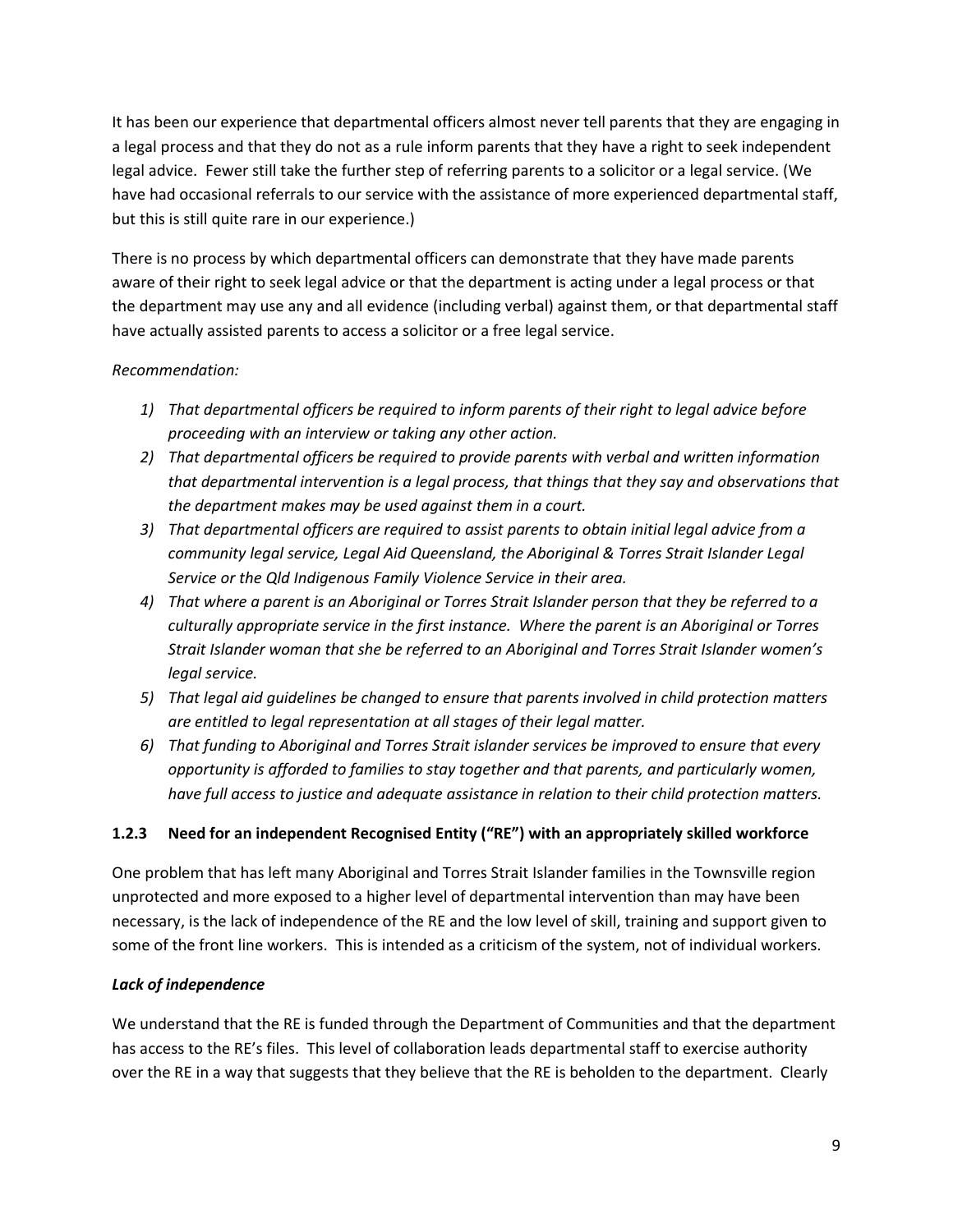this is a serious undermining of the RE's role as an independent consultative body in relation to Aboriginal and Torres Strait Islander children.

Workers employed by the RE appear to be given only information which supports the department's case. The RE appears to be under-resourced to make its own independent enquiries. It is not surprising that in the majority of cases, the RE supports the department's application. Cases in which the RE acts independently or actively questions the department's case in court are rare. In the most extreme case, we are aware of an RE worker being disciplined for changing her mind about supporting the department after viewing the evidence.

## *Recommendation:*

- *1) That the RE be funded independently of the department.*
- *2) That the RE be sufficiently resourced for staff of the RE to be given adequate training to carry out their role independently of the department, including adequate resources to make their own enquiries into matters in which they are consulted.*
- *3) That the role and functions of the RE be clarified in any future funding agreement, in particular to identify that the RE's function is to advise the department independently of the department's own views.*
- *4) That the RE form part of an indigenous community consultative body to provide advice to the department and to the Minister on proposals to proactively protect Aboriginal and Torres Strait islander children, to support them to stay in their home, and to reduce the numbers of child protection interventions.*

## **Building a professional skill base**

While the RE is intended as a consultative body, representative of the Aboriginal or Torres Strait Islander community, workers are also called upon to carry out complex and skilled professional roles, for example to interpret facts and evidence, to appear in court, and to be frontline workers on hand to respond to crises and negotiate with distressed families.

It appears that the roles that RE workers are required to carry out are highly complex, requiring a highly skilled and experienced workforce. In our experience, workers do not always receive the support and training that they need to carry out their multiple functions.

## *Recommendation:*

- *1) That the RE recruit experienced and trained workers wherever possible.*
- *2) That the RE receive adequate funding for a training and professional development budget, and that meeting of training and professional development criteria form part of its accountability requirements, aimed at enhancing and supporting the professional development of staff.*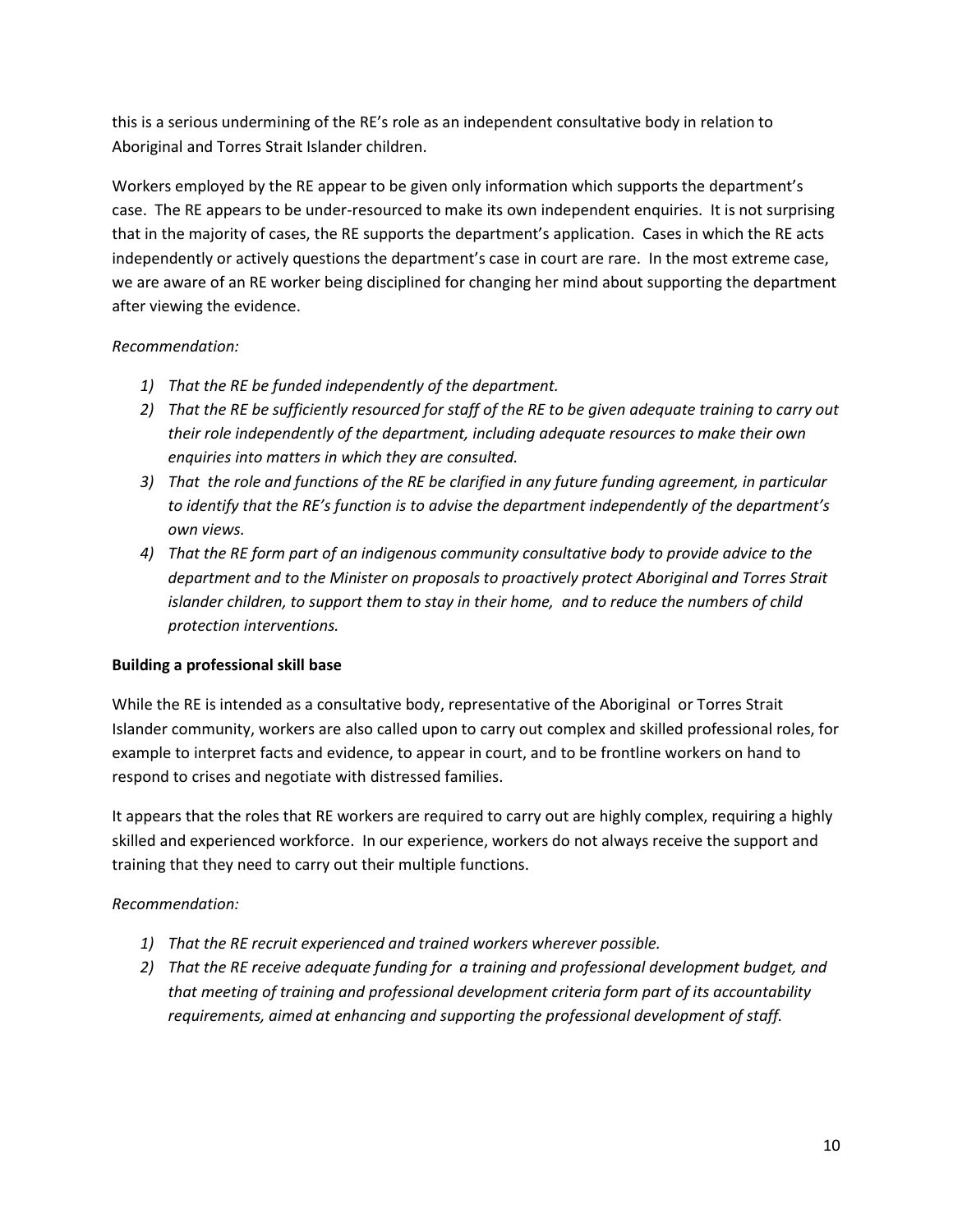### **1.2.4 Cultural awareness and Cultural care plans**

### *Cultural awareness training*

The lack of cultural awareness training among non-indigenous departmental staff is apparent time and again in the planning process. There are numerous specific incidents of departmental staff continuing to misunderstand cultural issues such as how a child can be supported culturally. Some examples are:

- a) Departmental workers identifying NAIDOC day as the "cultural event" which will meet a child's 'cultural identity' needs.
- b) Departmental workers proposing that the non-indigenous foster carer take the child to NAIDOC Day when there are family members available to take the child.
- c) Stating in a case plan that the child's cultural identity will be supported because one foster carer originates from an Aboriginal community which happens to be approximately 5,000kms away from the child's community.
- d) Confusing the cultures of Aboriginal children and Torres Strait Islander children.
- e) Departmental workers failing to understand the importance of the child's family in the development of the child's cultural identity.

The need for departmental workers to receive training that will strongly enhance their understanding of and sensitivity to cultural issues is absolutely essential in North Queensland, if workers are to avoid repeating the errors of the stolen generation authorities.

The need for Aboriginal and Torres Strait Islander children to be culturally supported is an imperative, due to the history of child removals (the 'stolen generations') and the impact that this continues to have on the cultural integrity of Aboriginal and Torres Strait Islander children in care. Case plans should be mandatory and we refer to and endorse the work and recommendations of the report of Terri Libesman, 2011 in relation to "Cultural Care for Aboriginal and Torres Strait Islander Children in Out of Home Care.<sup>vi</sup>

## *Recommendation:*

- *1) That as part of the department's training budget, it require staff to attend ongoing regular cultural training and evaluation from accredited cultural trainers.*
- *2) That cultural awareness be regularly evaluated in the work that the department undertakes, including seeking cultural feedback by accredited trainers on work actually being undertaken by the department (clearly we are not suggesting that the department breach its privacy obligations in this consultation process).*
- *3) That only staff who have attained an appropriate level of cultural training be permitted to work with Aboriginal and Torres Strait Islander families (including work on their case plans).*
- *4) Every child in the custody and/or guardianship of the Department, must have a cultural care plan including a geno gram which is approved by the Recognised Entity and the child's Aboriginal or Torres Strait Islander parent or guardian.*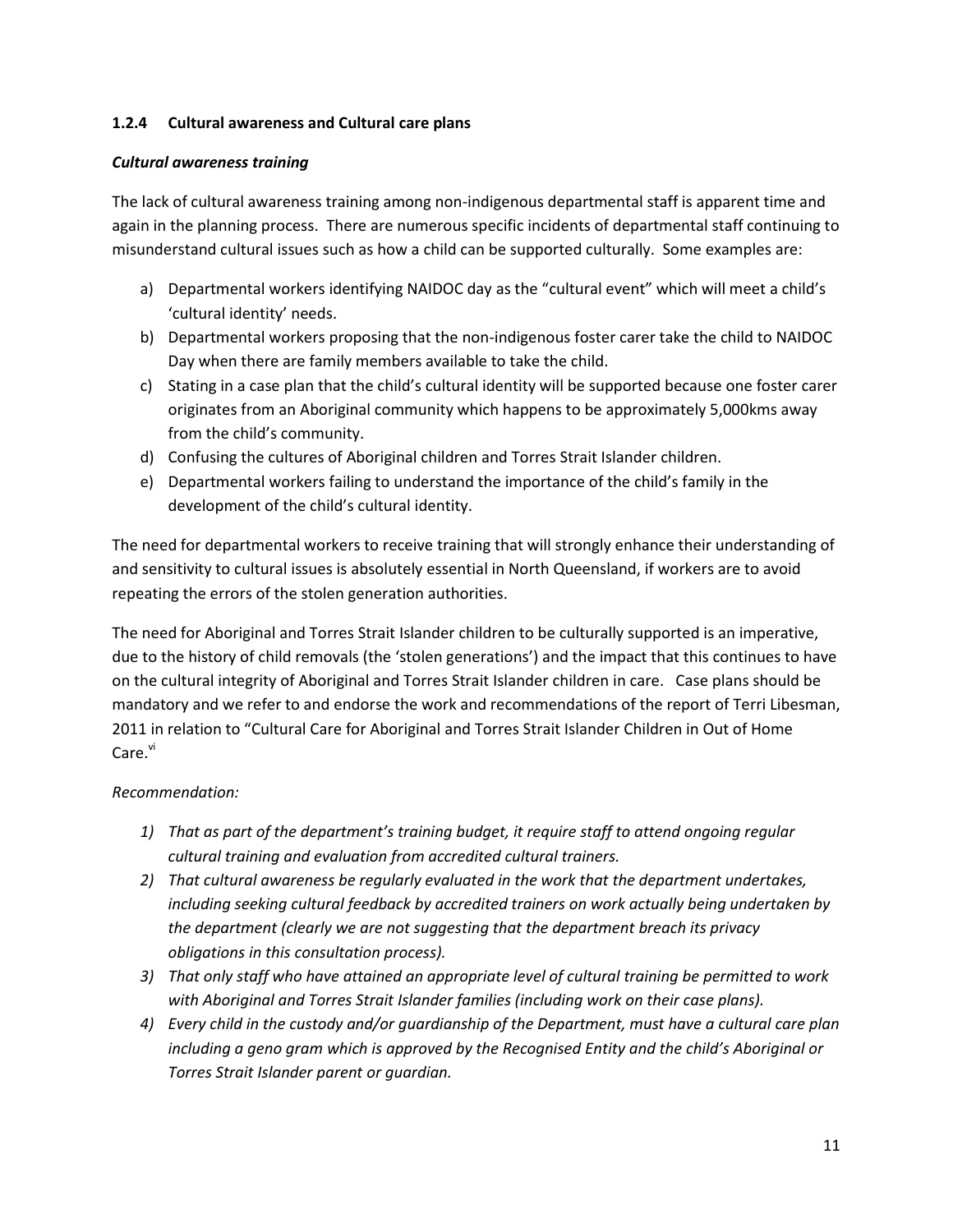- *5) That the Act be amended to make Cultural Care Plans a statutory requirement consistent with meeting the cultural needs of Aboriginal and Torres Strait Islander children in out of home care.*
- *6) That community elders be contracted to hold regular activities for Aboriginal children and Torres Strait Islander children, which the children can attend while in out of home care (for example monthly activities co-ordinated through Aboriginal and Torres Strait Islander community organisations).*

## **1.2.5 Case planning**

The department's confusion of conflicting functions creates a problem with maintaining the independence of the case planning process. We endorse the comments made in the AASW submission<sup>vii</sup>, regarding the "failure to provide for non-adversarial and impartial decision-making forums".

## *Involvement of parents in case planning*

The use of Family Group Meetings (FGM's) and the case planning process generally is an area in need of reform. The Act states as its purpose that family group meetings are :

- (a) To provide family-based responses to children's protection and care needs; and
- (b) To ensure an inclusive process for planning and making decisions relating to children's wellbeing and protection and care needs. (s.51G)

The reality, in our experience, is that parents are rarely if ever consulted with prior to the FGM or informed as to the purpose and content of an FGM, and case plans are frequently made with little more than token involvement by the parent/s.

Case plans are frequently made as part of an administrative process in which the parents are not seen as requiring involvement at all, hence no FGM is held in these cases, unless a parent or their advocate requests an FGM (and often, perseveres in this request against departmental opposition to an FGM). The development of case plans without parental involvement appears to breach s.51L and to be a misuse of s.51S.

Parents who are not legally represented or otherwise independently supported do not usually (in our experience) understand the purpose or significance of an FGM and case planning. They do not understand that it is an opportunity to progress and plan the reunification process and to exercise parental responsibilities in relation to their children in care. This leaves parents at a disadvantage and often frustrated by the slow pace (or complete stagnation) of the reunification process. It also leaves many parents feeling overwhelmed or excluded from their children's lives. Decisions about medical care may be made without the parents' involvement or input. Parents often do not receive their children's school reports or information from the school. Cultural decisions are often made without the parents' permission or input.

Case plans are frequently made well outside the statutory 6 month review time frame (s.51V(4)). Parents who have sought legal advice some time into the child protection process may not know if or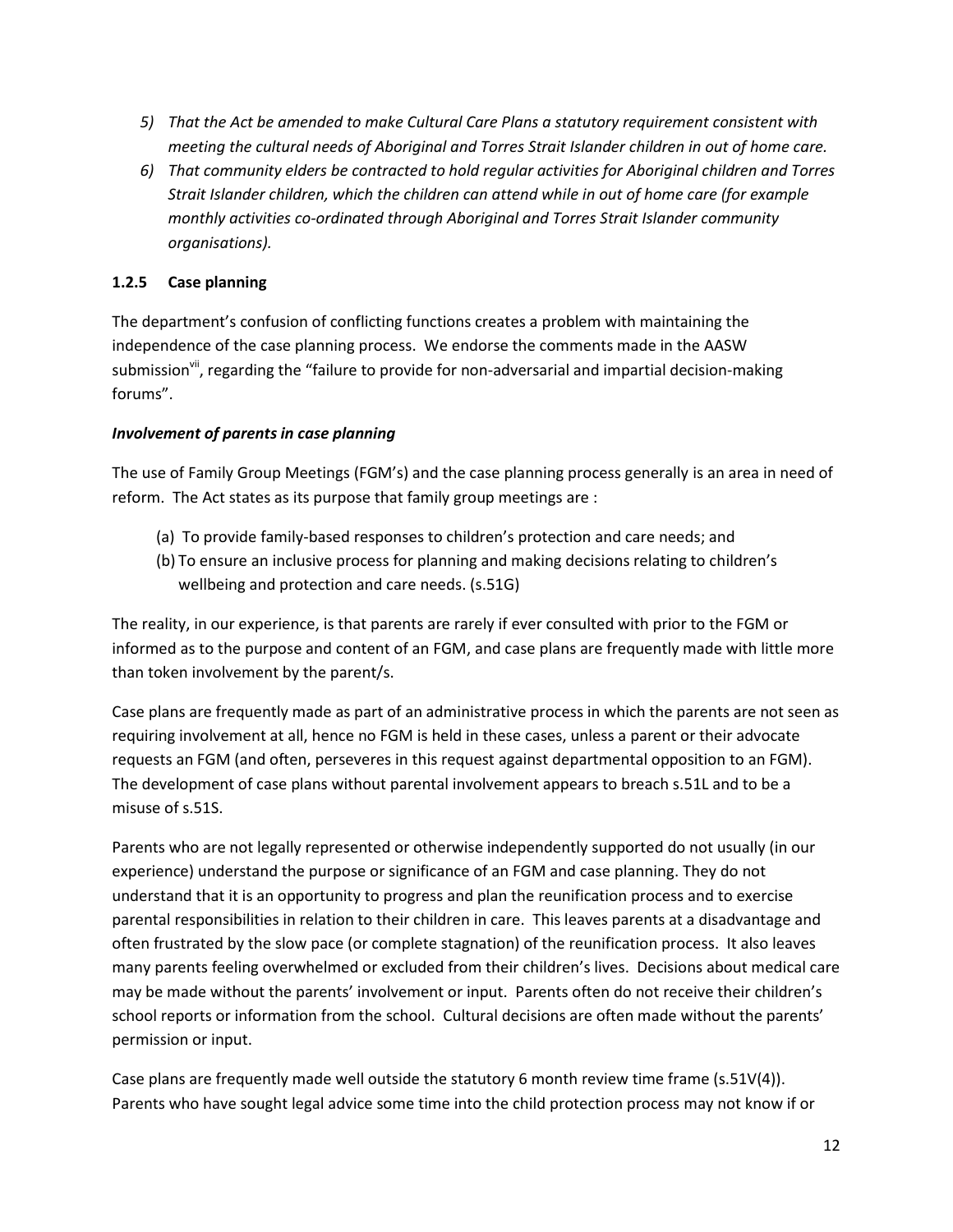when the last FGM was, what its purpose was, what the current case plan for their children is. While caseworkers will often, in their own defence, state that they have provided the parent with a case plan, the parent does not necessarily have any understanding of what the case plan is, or its significance to their child. In our experience parents rarely read the Case Plan and hold the department to its commitments. Departmental claims to have "sent a copy" to the parents are often disingenuous.

### *Independence of mediator*

We endorse the comments of the AASW<sup>viii</sup> noting that the department's FGM practices "appear to contravene mediation principles" adopted in other fields.

The "case planning convenor" is invariably an employee of the department who has been a caseworker and whose views inevitably impact on the meeting process and the parents' input. One particular example, which we have witnessed, occurred with a convenor recently transferred from casework. Each time a parent attempted to ask questions or provide input into the process, her responses were to shut down the parent with comments such as "we won't talk about that", "that's not open for discussion" and so forth. Fortunately her comments were challenged and the parents were able to contribute some valuable input into the process.

## *Recommendation :*

*That funding be made available for case meeting / FGM facilitators be independently sourced from a pool of accredited facilitators who are not employees of the department. A mechanism for achieving this may be for Legal Aid Queensland to be provided with funding to appoint facilitators for case planning meetings and FGM's.*

## *Place for meetings*

A further obstacle to independence is that case planning and FGM's are almost invariably held at the offices of the department. The alternative would be for use of an independent place, consultation on an appropriate venue, or choosing a culturally appropriate venue.

## *Recommendation:*

*That FGM convenors arrange for meetings be held in a mutually convenient and culturally appropriate venue in order to enhance and facilitate independence and the perception of independence.*

## *Content of Case Plans*

Case Plans frequently contain detailed and specific negative comments about parents. This is offensive to parents who have been working towards their children's return home. It is counter-productive to the reunification of families.

The first section of a case plan usually contains a heading "Summary of current child protection concerns". Until very recently it appeared to be standard departmental practice for this section to contain "cut and paste" excerpts from affidavits, of allegations against parents (usually untested and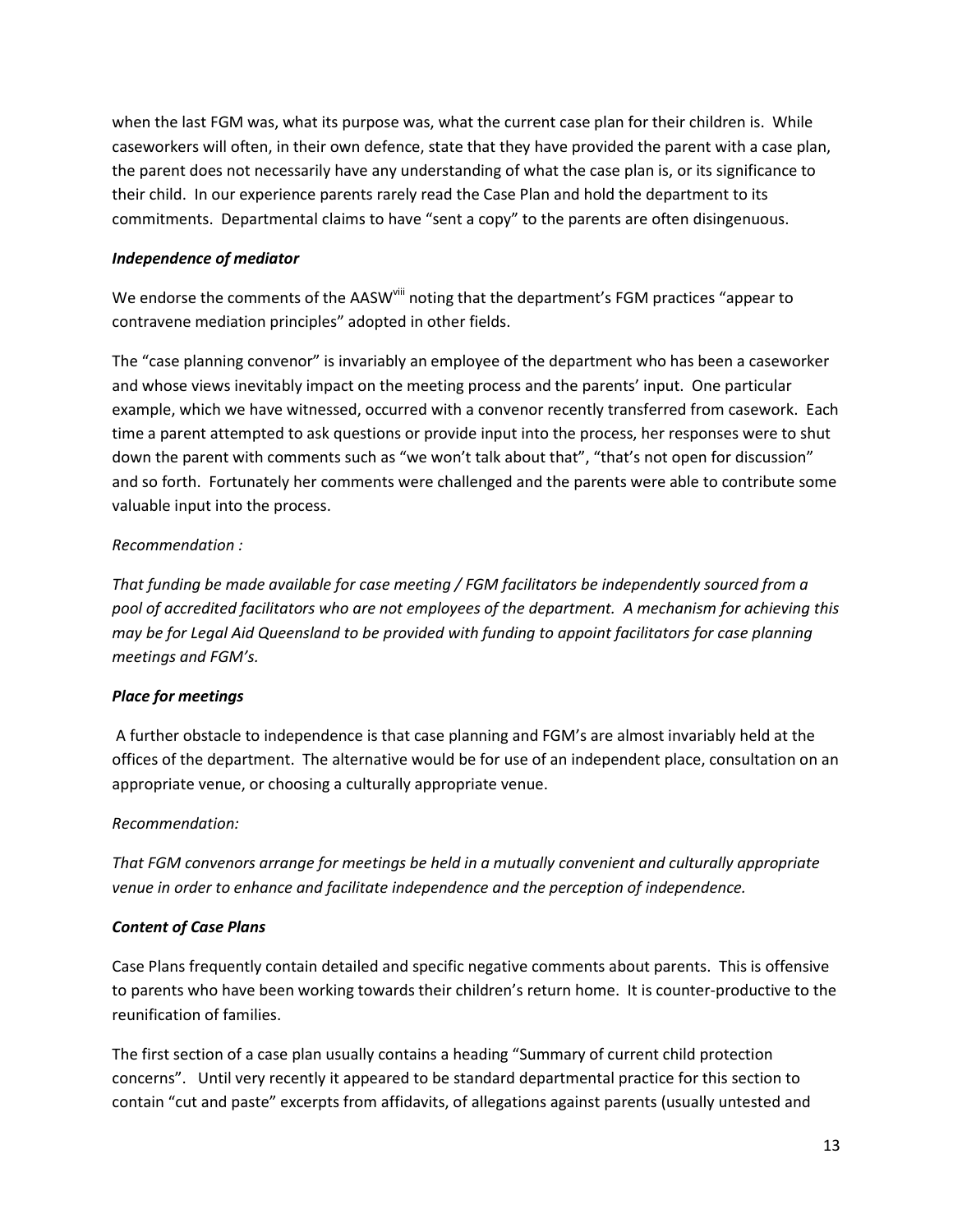unproven). Usually the form in which it was presented was neither a "summary" nor a "current child protection concern".

More recently some case plans are genuine summaries of the issues. We do not know if there has been a recent direction, guideline or change in practice, or whether some case planning convenors have changed their practices. In any event, case plans have usually been "cut and pasted" from affidavit material. They are often highly inflammatory and cause parents to feel as if they have received no recognition of the changes they have made.

## *Recommendation:*

*That case plans contain only the information necessary to identify any current child protection concerns in so far as these are risk issues being addressed by the parents in the case plans and that it not contain specific untested allegations.*

# **2. THE CURRENT QUEENSLAND GOVERNMENT RESPONSE TO CHILDREN AND FAMILIES IN THE CHILD PROTECTION SYSTEM**

As our comments in the previous section outline, we are of the view that the current response to child protection is wholly inadequate and that funding is wasted in targeting strategies that are ineffective, too late and often counter-productive. In this section we will outline some areas which we believe would offer more appropriate targeting of funds.

# **2.1 Proactive support for pregnant women**

Ms Jeffers, Acting regional executive Director of the department, in her submissions before the Carmody Inquiry in Townsville on 26 September 2012, stated that removal of babies was an avenue of last resort and that the department made all reasonable efforts to assist pregnant women<sup>ix</sup>. With respect, we disagree with Ms Jeffers' comments, as her assertions do not reflect the experiences of our clients.

In our experience the department is secretive and unresponsive in relation to pregnant women. We have never had a parent inform us that the department has made more than a token effort to work with them in relation to perceived risks to an unborn baby. The usual practice, based on client accounts, is that the pregnant woman receives *a visit* from two departmental workers at their home (usually on one occasion). In most cases that we are aware of, the woman was vague about the purpose of the visit or what was proposed. In any event, no client has ever said that the department assisted them, and we are not aware of any cases where any genuine assistance has been given.

Our own experience of working with pregnant women whose children have been the subject of child protection intervention, is that we write to the department, referring to s.21A of the Act and ask the department to advise as to their intentions, whether they believe the child will be at risk and if so, what supports it is able to offer the mother in order to avoid the baby being removed after it is born. Our experience is that the department has required constant prompting to provide a response, which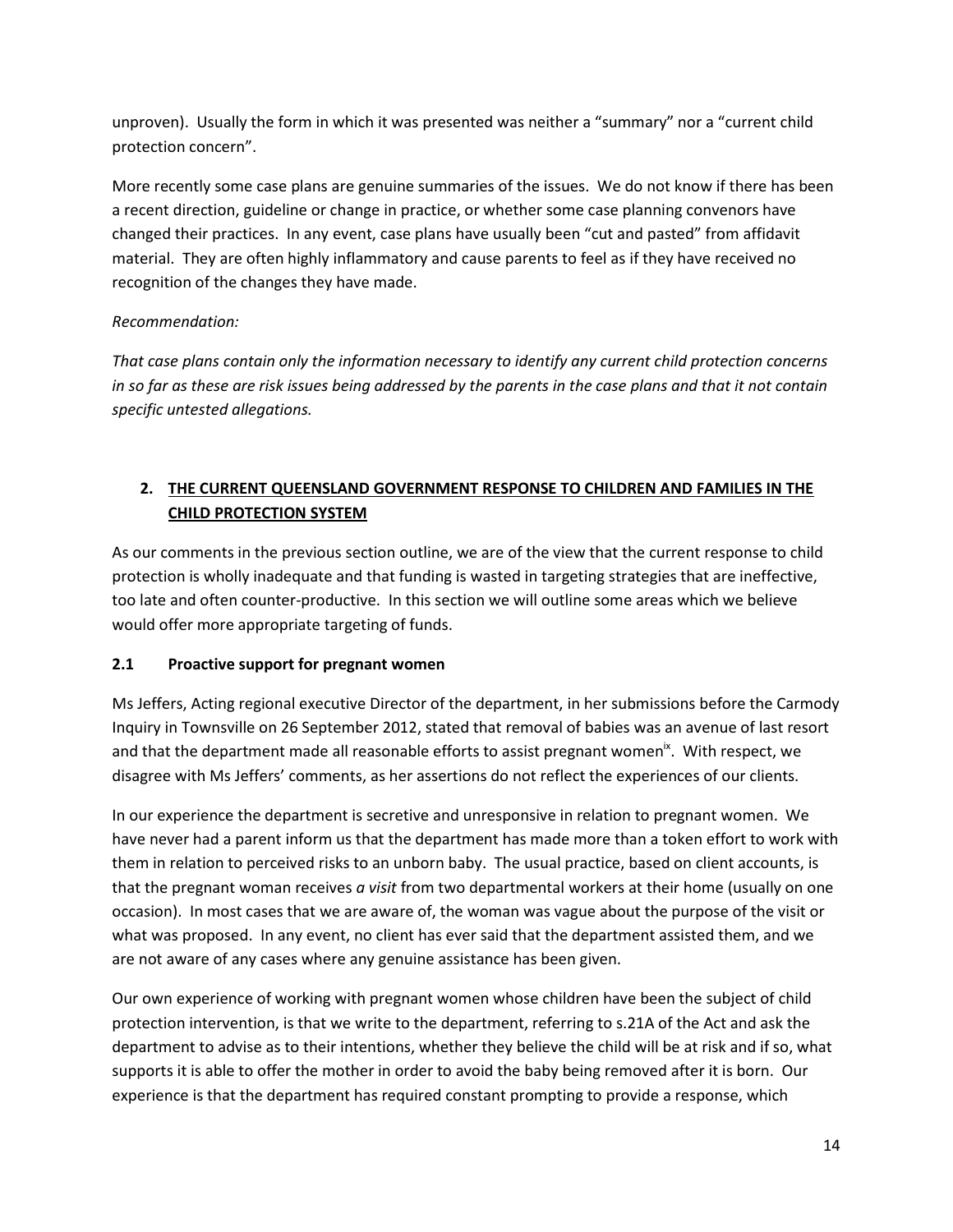suggests a strategy of delay. The response is usually vague and unhelpful, with no immediate plan to offer assistance to the mother. Sometimes the response has blamed another agency for not having capacity to assist the mother.

The outcomes have been poor for the woman and her baby once the baby is born. While we have successfully negotiated some babies staying with their mother, we have not been successful in all cases, even in those cases where we have sought specific information and assistance from the department.

## *Recommendations:*

- *1) The department be required under the Act to arrange for relevant community based services to provide assistance and support for a woman upon becoming aware of the pregnancy and having assessed the baby to be at risk.*
- *2) That the department have a dedicated team to co-ordinate assistance for (at risk) pregnant women and settling of women and their babies in the community after birth.*
- *3) That the department have a statutory duty to make all efforts (including mobilising community services) to assist (at risk) pregnant women (including proactively seeking assistance from family and other community agencies).*
- *4) That (at risk) pregnant women be referred for legal advice as a matter of priority.*

## **2.2 Hospital based residential care units for mothers and babies**

The department has submitted to the Inquiry that it does not necessarily become aware of an unborn baby at risk until late in the pregnancy. Our experience is that the department usually becomes aware by the time the mother is mid-way through her pregnancy.

Given, however, that there may be insufficient time for pregnant mothers to address risk issues or that planning may have been lacking on the part of the department, we recommend that the Queensland government fund a "mothers and babies residential unit" which is hospital-based and funded jointly by the Department of health and the Department of communities.

We recommend a semi-independent living unit where mothers can stay with their baby for an assessment period of at least 28 days (which may be extended up to 3 months if necessary). The unit would not be required to be large, given that it would be short-term.

## *Recommendations:*

- *1) That the Queensland government fund a number of small, semi-independent "mothers and babies units" at major hospitals covering the main regions of the State, where mothers and babies can be transferred to the unit for assessment and to develop an adequate support plan in the community for the mother.*
- *2) That the department develop a specialist team to work with at risk pregnant women and "at risk" newborn babies.*
- *3) That the departmental caseworker assigned to the mother during her pregnancy continue to work with the mother for the duration of her time in the mothers and babies unit, to develop*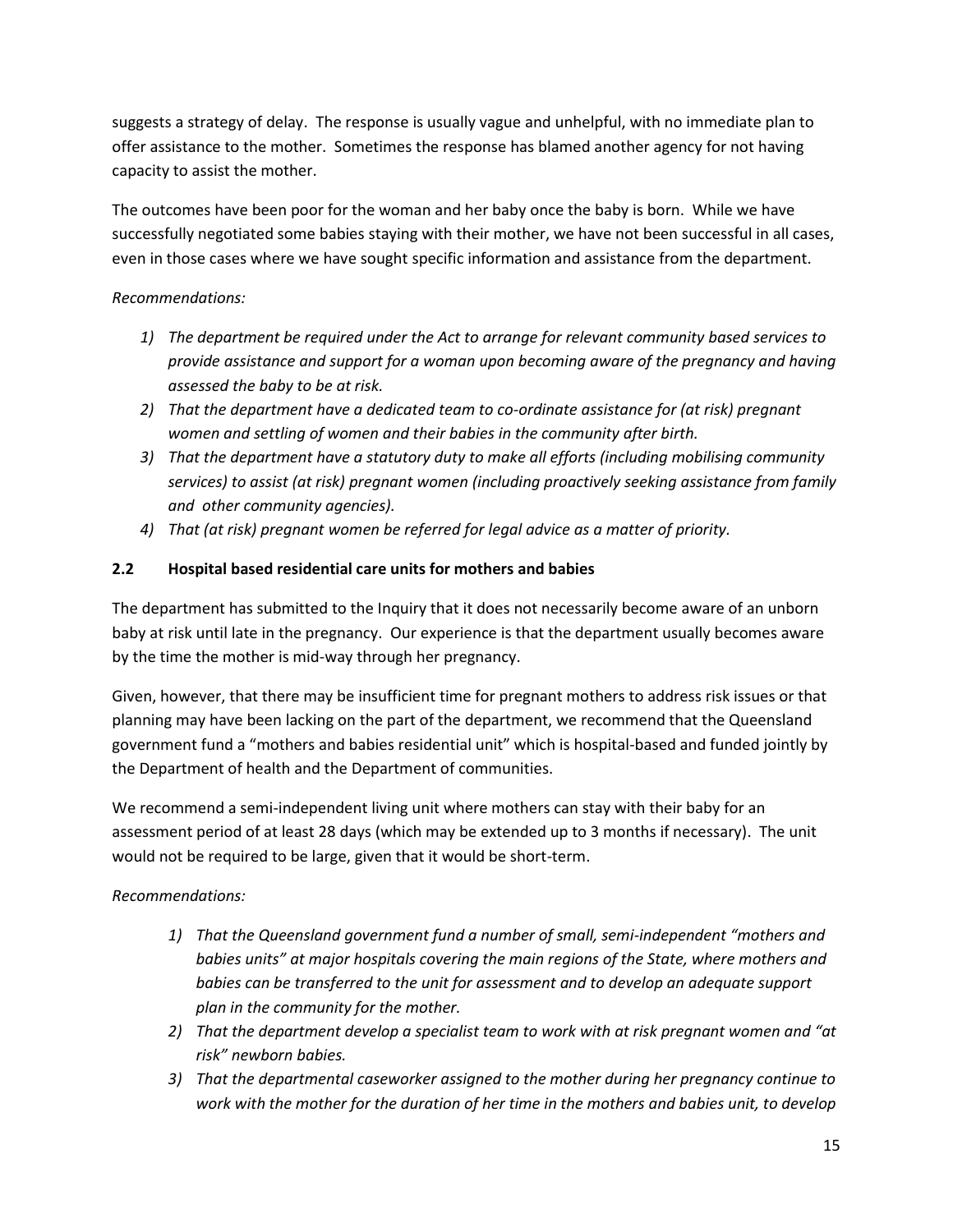*a plan for the mother and baby to live safely in the community with adequate support services, accommodation, and family support and/or monitoring.*

*4) That the Child Protection Act 1999 be amended to include a Court Assessment Order that a baby be assessed in a mothers and babies unit, with provision for the court to give directions to the department relevant to the purpose of the Court Assessment Order.*

## **2.3 Support for Young Parents at risk**

We refer to the National Framework for Protecting Children<sup>x</sup> which envisages an approach that recognises that :

*Recognising that the safety and wellbeing of children is the responsibility of all levels of government.xi*

We therefore recommend that funding be provided in areas where young parents can be supported in a community based setting. One example of such an approach is the "Young Mothers" group in Townsville, which provides ongoing support for young women with children. The group is not designed for "intervention" but for support of young women to become effective parents.

The support which young parents may receive from community based organisations may include:

- Parenting support (training and encouragement to learn parenting strategies);
- Transport assistance for mothers to seek medical or legal support;
- Information on medical, legal, child development and other areas which enhance parents' knowledge base relevant to their parenting;
- Recreation and networking opportunities;
- Strengths-based camps;
- Counselling;
- Planning for the child's future needs.

### *Recommendations:*

*That in funding community-based organisations, the Queensland government seek out and support funding which specifically targets groups which support young parents (mothers and/or fathers) having regard to the quality and level of support, targeting of young parents at risk, and the professionalism of the agency.*

### **3. CHILDREN EXITING THE CHILD PROTECTION SYSTEM**

The current child protection system, in our view, fails children exiting the system. There appears to be little planning. The planning, if it occurs, is too late, and there are few supports for children and young adults at this critical time in their lives.

In summary, *we recommend :*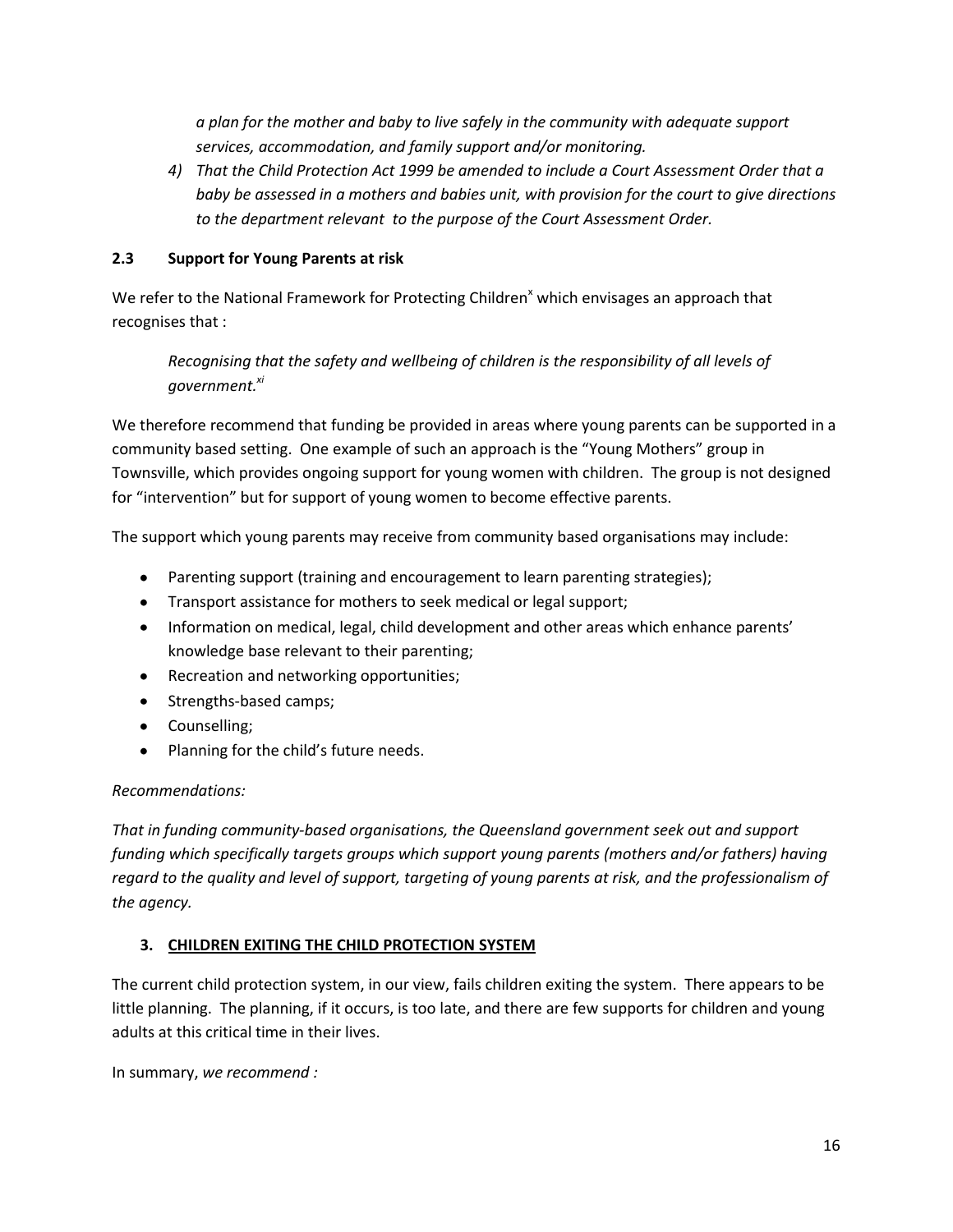- *1) A specialist team within the department, which is dedicated to transitioning children out of care;*
- *2) Planning and preparation of children in long-term care at an early stage of the child's adolescence;*
- *3) Assistance to children to make the psychological adjustment to transition out of care;*
- *4) A residential facility for adolescent children and young adults who either do not have a foster family to support them or who are transitioning out of care;*
- *5) Government financial support for the child into early adulthood until the child achieves stability (stable employment; sufficient skills to continue to manage at a tertiary level of training or education). We would recommend that the Queensland government follow the NSW government model and continue funding for a period up to 25 years of age (depending on need).*

### **3.1 Specialist team**

- *1) We recommend that, as part of the department's funding it develop a specialist "youth team" in each of its regions, which is dedicated to transitioning children out of foster care. We would recommend that referral to the team begin in the children's early adolescence. While the actual workers may be a community based agency engaged by the department, we would still envisage the need for a youth and transition team within the department to work with children to assist in transition over a number of years.*
- *2) We recommend that children at risk be identified and provided with an adequate level of ongoing and intensive support, with referral to relevant youth groups and other support services for teenagers.*

## **3.2 Residential care facility**

Many children in foster care have bad experiences that leave them unsupported, or they have not been able to find families that they fit into. We strongly recommend that these children have a residential care option where they can live semi-independently and be supported and monitored by appropriately qualified and monitored house-parents. There are a number of examples of such residential facilities, similar for example to Women's Shelters and Safe Houses in Queensland, or the Catherine Villa model (Centacare) in NSW).

### **SUMMARY OF RECOMMENDATIONS**

We endorse the recommendations of the National Framework for Protecting Australia's Children 2009- 2020 in particular that :

> "Australia needs to move from seeing 'protecting children' merely as a response to abuse and neglect to one of promoting the safety and wellbeing of children"

And further its emphasis on a 'public health' model which aims to reduce child abuse and neglect and that: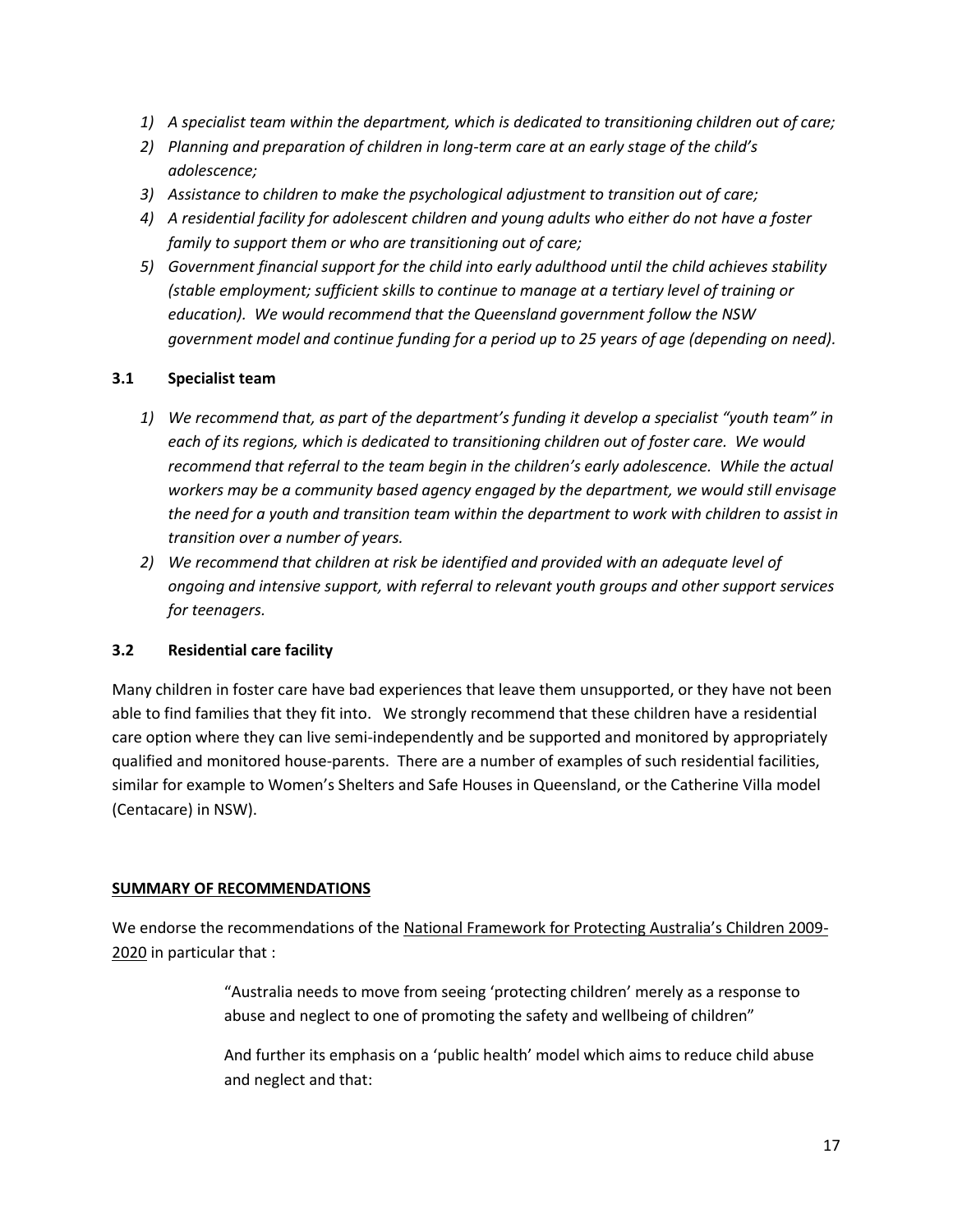"..offers a different approach with a greater emphasis on assisting families early enough to prevent abuse and neglect occurring."

### 1. **Recommendation** 1:

The department should better assess the qualifications, skill and experience of candidates for recruitment. There should be ongoing effective evaluation of workers, based on the worker's demonstrated communication skills, ability to work with families, effective links with other supports in the community (including the parents' legal team if any), to link families with support services and professionalism.

### 2. **Recommendation 2:**

That the department clarify its role legislatively and structurally. Ideally the department should not be involved in evidence gathering against parents as this undermines their other roles.

### 3. **Recommendation 3:**

That the department develop more streamlined transfer procedures for children subject to Child Protection Orders interstate being transferred to Queensland.

### 4. **Recommendation 4:**

That the department improve the availability and responsiveness of its after-hours service for child protection services (including more flexible after-hours and holiday shifts), and ensure it is available to people in regional and remote areas of the State.

## 5. **Recommendation 5:**

- a) That family members who have taken responsibility for children at risk, be eligible for assessment and support (e.g. economic, respite, and other support) to ensure that children's placements can be properly supported and protected.
- b) That an assessment of existing family support services be undertaken as soon as possible and that early intervention services (not requiring involvement of the department) be funded in accordance with assessed need, and be accessible to families living in regional and remote areas.

## 6. **Recommendation 6:**

That key services, particularly in the areas of drug and alcohol intervention, have their service delivery extended to parents who self-refer or who are referred by a legal service or a community support service.

### 7. **Recommendation 7:**

That there be legislative amendment requiring departmental officers to: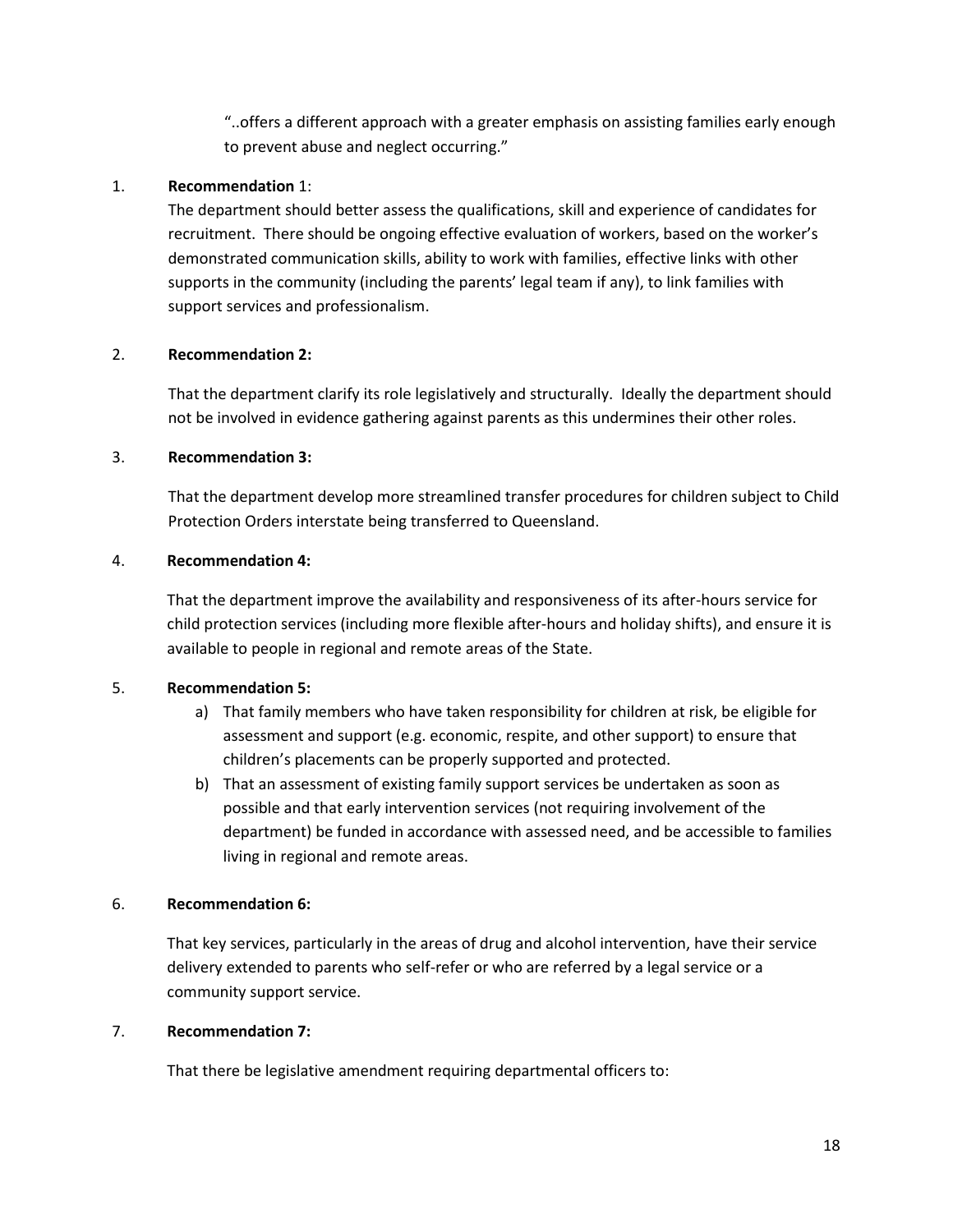- a) inform parents of their right to legal advice before proceeding with an interview or taking any other action;
- b) provide parents with verbal and written information that departmental intervention is a legal process, that things that they say and observations that the department makes may be used against them in a court;
- c) assist parents to obtain initial legal advice from a community legal service, Legal Aid Queensland, the Aboriginal & Torres Strait Islander Legal Service or the Qld Indigenous Family Violence Service in their area;
- d) refer a parent who is an Aboriginal or Torres Strait Islander person to a culturally appropriate service;
- e) refer Aboriginal or Torres Strait Islander women to an Aboriginal and Torres Strait Islander women's legal service.

## 8. **Recommendation 8:**

That in relation to parents having legal advice:

- a) That Legal Aid guidelines be changed to ensure that parents involved in child protection matters are entitled to legal representation at all stages of their legal matter;
- b) That funding to Aboriginal and Torres Strait islander services be improved to ensure that indigenous parents, and particularly women, have full access to justice and adequate assistance in relation to their child protection matters.

## 9. **Recommendation 9:**

In relation to the Recognised Entity:

- a) That the RE be funded independently of the department.
- b) That the RE recruit experienced and trained workers wherever possible.
- c) That the RE be sufficiently resourced for staff of the RE to be given adequate training to carry out their role independently of the department, including adequate resources to make their own enquiries into matters in which they are consulted.
- d) That the RE receive adequate funding for a training and professional development budget, and that meeting of training and professional development criteria form part of its accountability requirements, aimed at enhancing and supporting the professional development of staff.
- e) That the role and functions of the RE be clarified in any future funding agreement, in particular to identify that the RE's function is to advise the department independently of the department's own views.
- f) That the RE form part of an indigenous community consultative body to provide advice to the department and to the Minister on proposals to proactively protect Aboriginal and Torres Strait islander children, to support them to stay in their home, and to reduce the numbers of child protection interventions.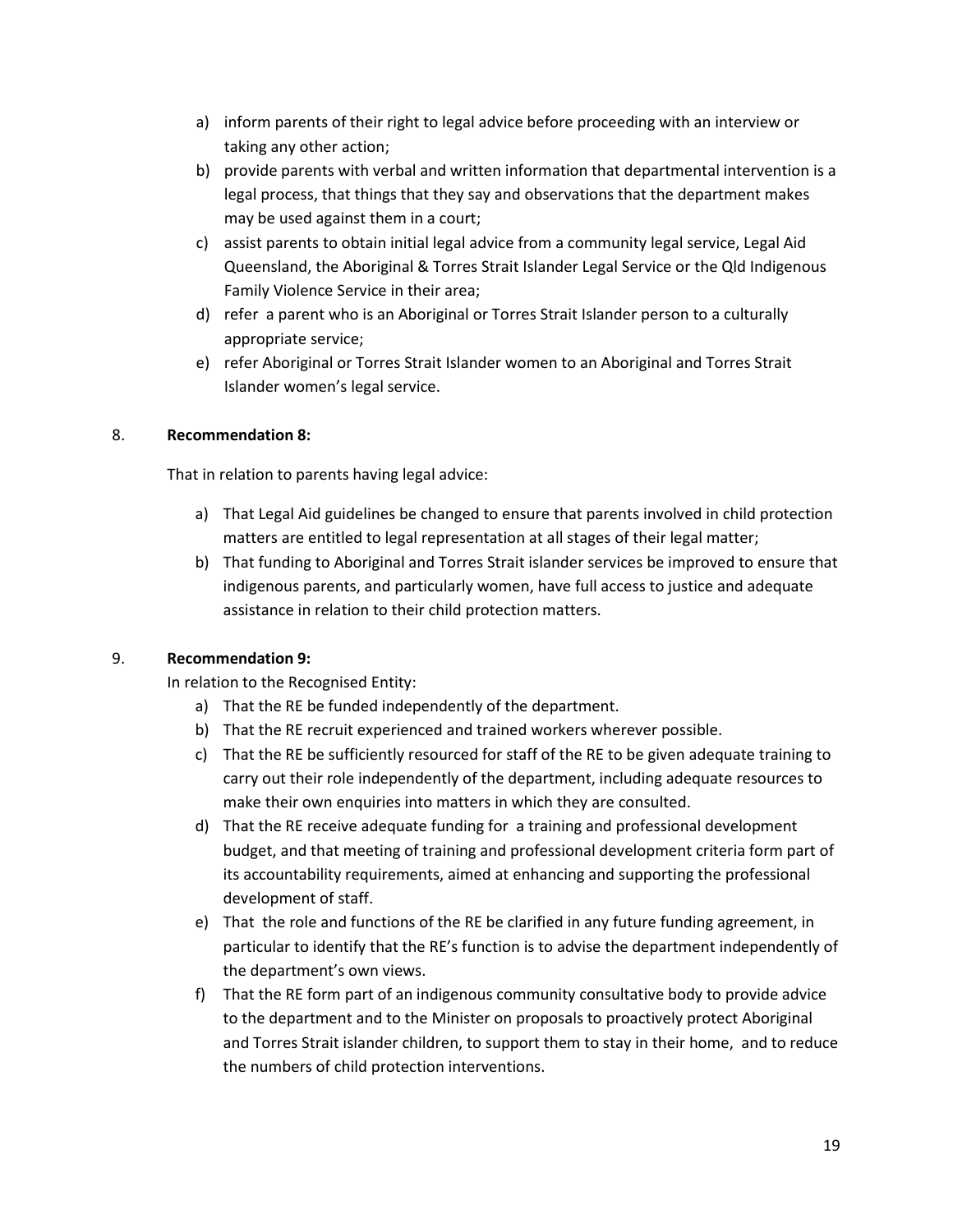### 10. **Recommendation 10:**

That cultural outcomes for Aboriginal and Torres Strait Islander children in out of home care be enhanced through cultural awareness training of departmental staff and by providing children with cultural activities, including:

- a) That as part of the department's training budget, it require staff to attend ongoing regular cultural training and evaluation from accredited cultural trainers;
- b) That cultural awareness be regularly evaluated in the work that the department undertakes, including seeking cultural feedback by accredited trainers on work actually being undertaken by the department;
- c) That only staff who have attained an appropriate level of cultural training be permitted to work with Aboriginal and Torres Strait Islander families (including work on their case plans);
- d) Every child in the custody and/or guardianship of the Department, must have a cultural care plan including a geno gram which is approved by the Recognised Entity and the child's Aboriginal or Torres Strait Islander parent or guardian.
- e) That the Act (s.83) be amended to make Cultural Care Plans a statutory requirement consistent with meeting the cultural needs of Aboriginal and Torres Strait Islander children in out of home care.
- f) That community elders be contracted to hold regular activities for Aboriginal children and Torres Strait Islander children, which the children can attend while in out of home care (for example monthly activities co-ordinated through Aboriginal and Torres Strait Islander community organisations).

## 11. **Recommendation 11:**

That funding be made available for case meeting / FGM facilitators be independently sourced from a pool of accredited facilitators who are not employees of the department. (for example, Legal Aid Queensland to be provided with funding to appoint facilitators for case planning meetings and FGM's).

### 12. **Recommendation 12:**

That FGM convenors arrange for meetings be held in a mutually convenient and culturally appropriate venue in order to enhance and facilitate independence and the perception of independence.

### 13. **Recommendation 13:**

That case plans contain only the information necessary to identify any current child protection concerns in so far as these are risk issues being addressed by the parents in the case plans and that case plans exclude specific reference to untested allegations.

### 14. **Recommendation 14:**

That in relation to pregnant women whose baby is deemed "at risk":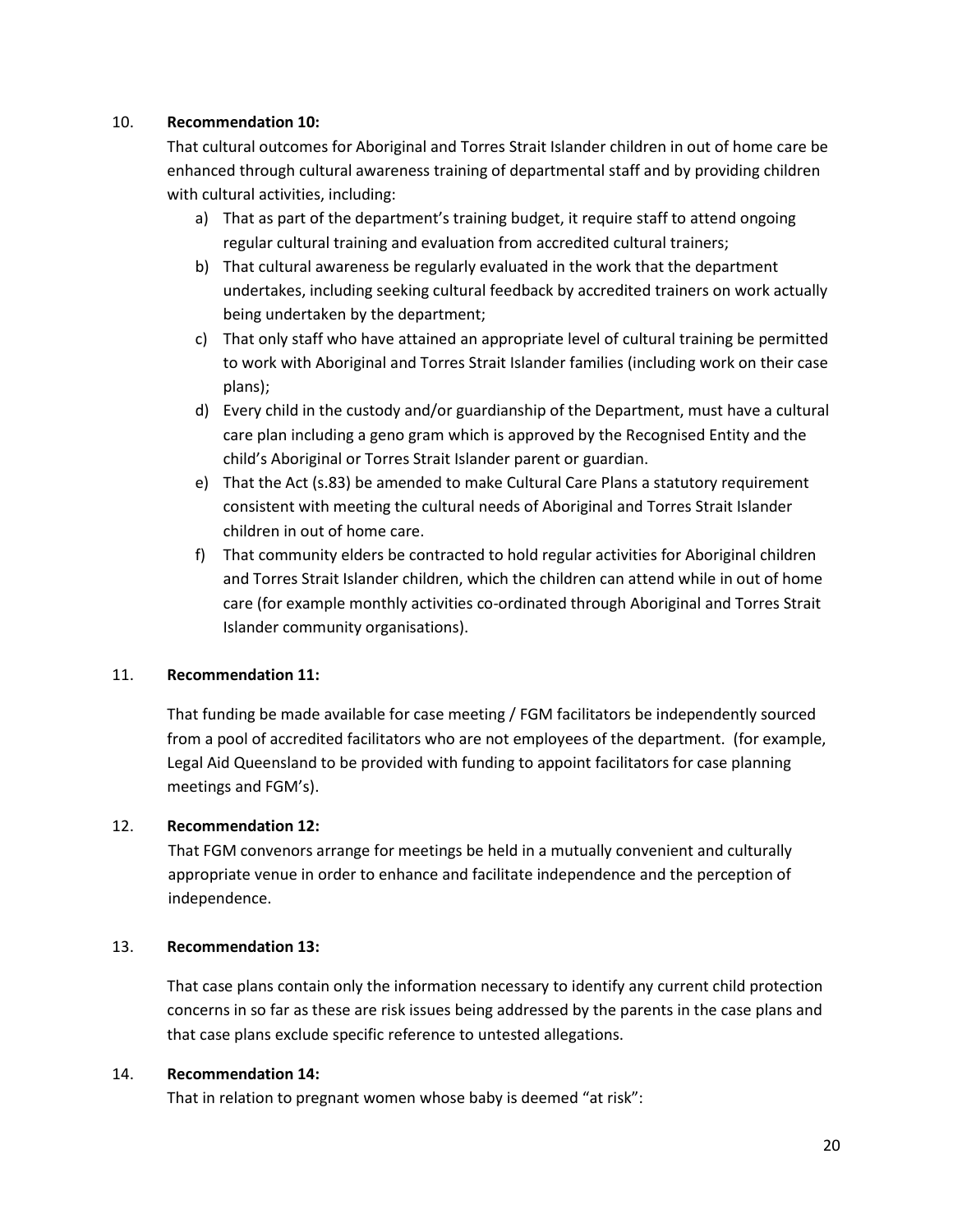- a) The department have a statutory duty to arrange for relevant community based services to provide assistance and support for the woman upon becoming aware of the pregnancy and having assessed the baby to be at risk.
- b) That the department have a dedicated team to co-ordinate assistance for (at risk) pregnant women and settling of women and their babies in the community after birth.
- c) That (at risk) pregnant women be referred for legal advice as a matter of priority.

### 15. **Recommendation 15:**

That in relation to newborn babies deemed to be at risk:

- a) the Queensland government fund a number of small, semi-independent "mothers and babies units" at major hospitals covering the main regions of the State, where mothers and babies can be transferred to the unit for assessment and to develop an adequate support plan in the community for the mother;
- b) That the department develop a specialist team to work with at risk pregnant women and "at risk" newborn babies;
- c) That the departmental caseworker assigned to the mother during her pregnancy continue to work with the mother for the duration of her time in the mothers and babies unit, to develop a plan for the mother and baby to live safely in the community with adequate support services, accommodation, and family support and/or monitoring.
- d) That the Child Protection Act 1999 be amended to include a Court Assessment Order that a baby be assessed in a mothers and babies unit, with provision for the court to give directions to the department relevant to the purpose of the Court Assessment Order.

### 16. **Recommendation 16:**

That in relation to supporting youth:

- a) The Queensland government support funding to community organisations which specifically support young parents (mothers and/or fathers) having regard to the quality and level of support, targeting of young parents at risk, and the professionalism of the agency.
- b) The department develop a specialist "youth team" in each of its regions, which is dedicated to transitioning children out of foster care.
- c) That children at risk be identified and provided with an adequate level of ongoing and intensive support, with referral to relevant youth groups and other support services for teenagers.

### 17. **Recommendation 17:**

That in relation to planning for children transitioning out of foster care: